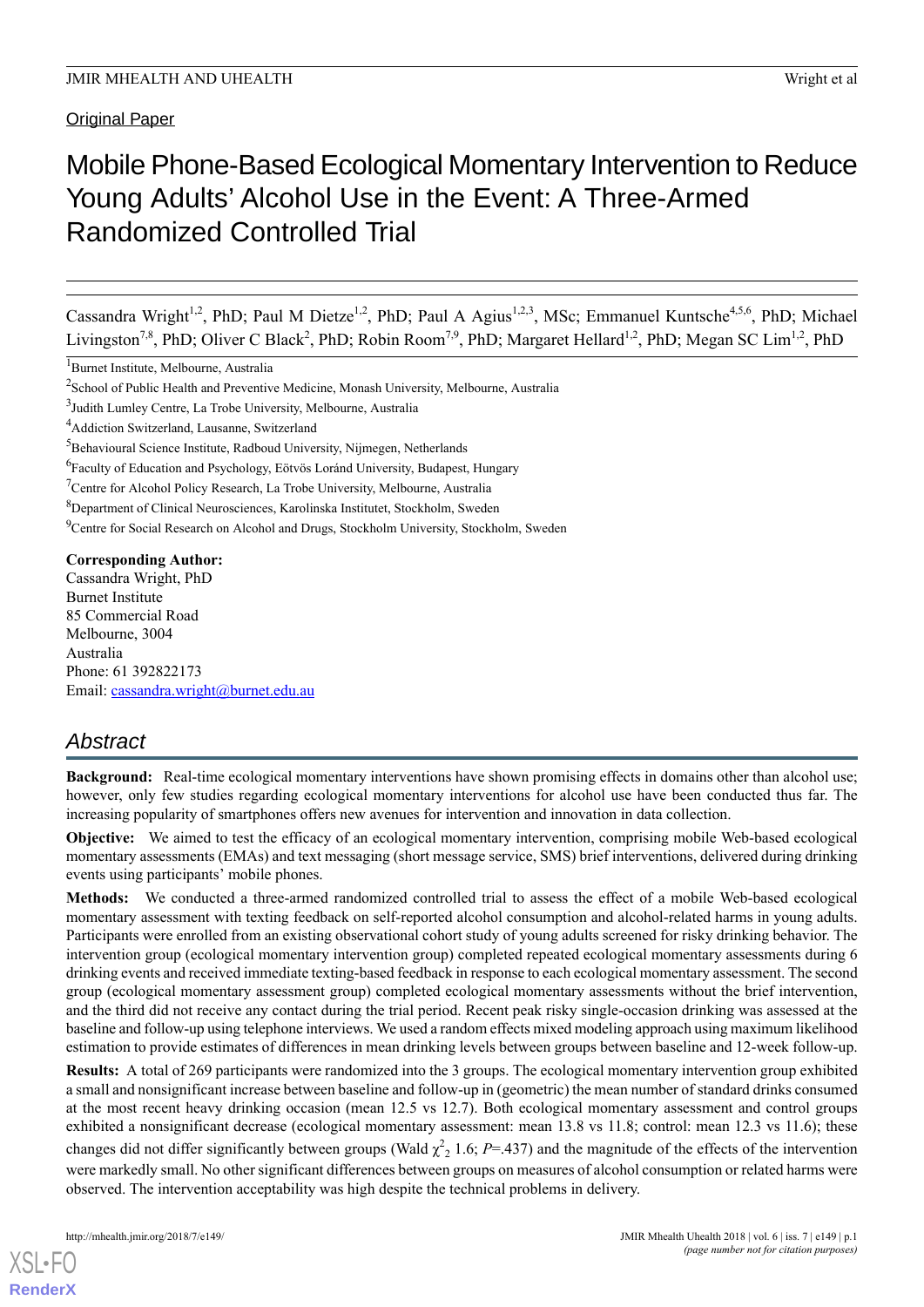**Conclusions:** With a small number of participants, this study showed few effects of an SMS-based brief intervention on peak risky single-occasion drinking. Nevertheless, the study highlights areas for further investigation into the effects of EMI on young adults with heavy alcohol consumption.

**Trial Registration:** Australian New Zealand Clinical Trials Registry ACTRN12616001323415; https://www.anzctr.org.au/Trial/Registration/TrialReview.aspx?id=369534 (Archived by WebCite at http://www.webcitation.org/7074mqwcs)

*(JMIR Mhealth Uhealth 2018;6(7):e149)* doi[:10.2196/mhealth.9324](http://dx.doi.org/10.2196/mhealth.9324)

### **KEYWORDS**

alcohol; brief intervention; ecological momentary assessment; randomized controlled trial; mHealth; mobile phone; young adults

# *Introduction*

Risky single-occasion drinking (RSOD, defined as ≥5 Australian standard drinks, ie, 50 g of alcohol in one session) is a significant cause of preventable morbidity and mortality in Australia and contributes to further social, economic, and legal harms. RSOD is particularly common in young adults; almost half of 18- to 24-year-olds engage in RSOD at least monthly with approximately one-quarter of this age group doing so at least weekly [[1\]](#page-11-0). Similar patterns are observed among 25- to 29-year-olds, with almost 40% engaging in RSOD at least monthly and approximately 20% at least weekly [[1](#page-11-0)].

Brief interventions (BIs) are one of few individual-level strategies that have demonstrated efficacy for reducing alcohol consumption in young people [[2](#page-11-1)[,3](#page-11-2)]; these interventions commonly involve screening and assessing drinking behavior and providing personalized feedback. Research has revealed that BIs can be feasibly and acceptably delivered through Web-based technologies; these innovations reduce cost, enhance convenience, and expand intervention reach. A recent systematic review assessed the effects of 93 computer-delivered interventions and reported small but significant effects on 5 alcohol outcomes [\[4](#page-11-3)]. In young people, specifically, Kypri et al [[5\]](#page-11-4) and Voogt et al [[6](#page-11-5)] have demonstrated the efficacy of Web-based BIs for reducing RSOD.

Researchers have harnessed mobile phone technology to study alcohol consumption and intervention in participants' natural environments. Some studies have focused solely on the use of mobile phones as remote data collection tools to conduct ecological momentary assessments (EMA), which are repeated, real-time behavioral surveys. EMAs are an alternative to the usual methods of measuring alcohol consumption, which often involve long-recall periods or averaging of usual drinking [[7](#page-11-6)].

Suffoletto et al used short message service (SMS) text messaging for both data collection and intervention in their studies investigating the use of texting for reducing alcohol consumption [[8](#page-11-7)[,9](#page-11-8),[10\]](#page-11-9). In a feasibility trial, young adults screened for hazardous alcohol consumption in emergency departments were asked to report the total and maximum single-occasion drinking each week on either Saturday or Sunday via SMS text messaging, with the intervention group sent immediate texting feedback and advice [[8\]](#page-11-7). They found that the intervention group consumed fewer drinks per drinking day in the last month at follow-up compared to controls. In a subsequent study, they expanded their method by asking young people to report their

intentions to drink on the coming weekend, commitment to reduce drinking, and later, their actual weekly drinking [[9\]](#page-11-8). Tailored advice was sent to participants based on their responses. The authors found small reductions in their intervention group's self-reported drinks per day and number of drinking days, compared to the control group [[9\]](#page-11-8). While both previous studies recruited participants from emergency departments, more recent research from Suffoletto et al demonstrated that texting BIs show promise as a booster to a face-to-face-delivered program for reducing alcohol consumption in college students who had violated a campus alcohol policy [[10\]](#page-11-9).

Further work has capitalized on the ability for texting to reach participants not only in their environments but also in real-time, as behavior occurs. EMA is a generic term that encapsulates the repeated sampling of behavior in natural environments  $[11]$  $[11]$  $[11]$ and has been used to describe both weekly and daily data collection. Kuntsche and Robert demonstrated the feasibility of collecting alcohol EMA data using SMS text message-delivered survey links [[12\]](#page-11-11). In their study, on weekend nights, the participants were sent an SMS text message probing their intention to drink and motivation to drink. The following day, they were asked to report the number of drinks consumed the previous night and whether their drinking had any consequences. Previous research has demonstrated no reactivity to EMAs (ie, completing EMAs does not affect drinking behavior) [\[7](#page-11-6),[12\]](#page-11-11).

However, EMA can also be used for event-based sampling, providing rich snapshots into participants' lives and behaviors as they unfold. EMA with event-based sampling have reduced recall bias, as participants are reporting their behaviors, experiences, and state of mind as they occur, without needing to rely on memory to reconstruct their event [[11](#page-11-10)], thereby facilitating more valid inferences about the nature of time-varying, episodic behaviors, such as drinking, as well as other contextual factors associated with drinking (eg, mood, location, and smoking) [[7](#page-11-6)[,11\]](#page-11-10). When these data are collected together, in real time, we can gain rich and accurate insights into the dynamic patterns of behavior and experience, with an enhanced capacity to detect the antecedents and modifiers of behavior, as well as outcomes [[11](#page-11-10)]. Hence, event-based EMA methods represent an important advancement in our ability to understand alcohol consumption and can be extraordinarily rich sources of data for informing our attempts to modify drinking behavior.

Ecological momentary intervention (EMI) is an extension of EMA that provides intervention based on responses provided

 $XS$  $\cdot$ FC **[RenderX](http://www.renderx.com/)**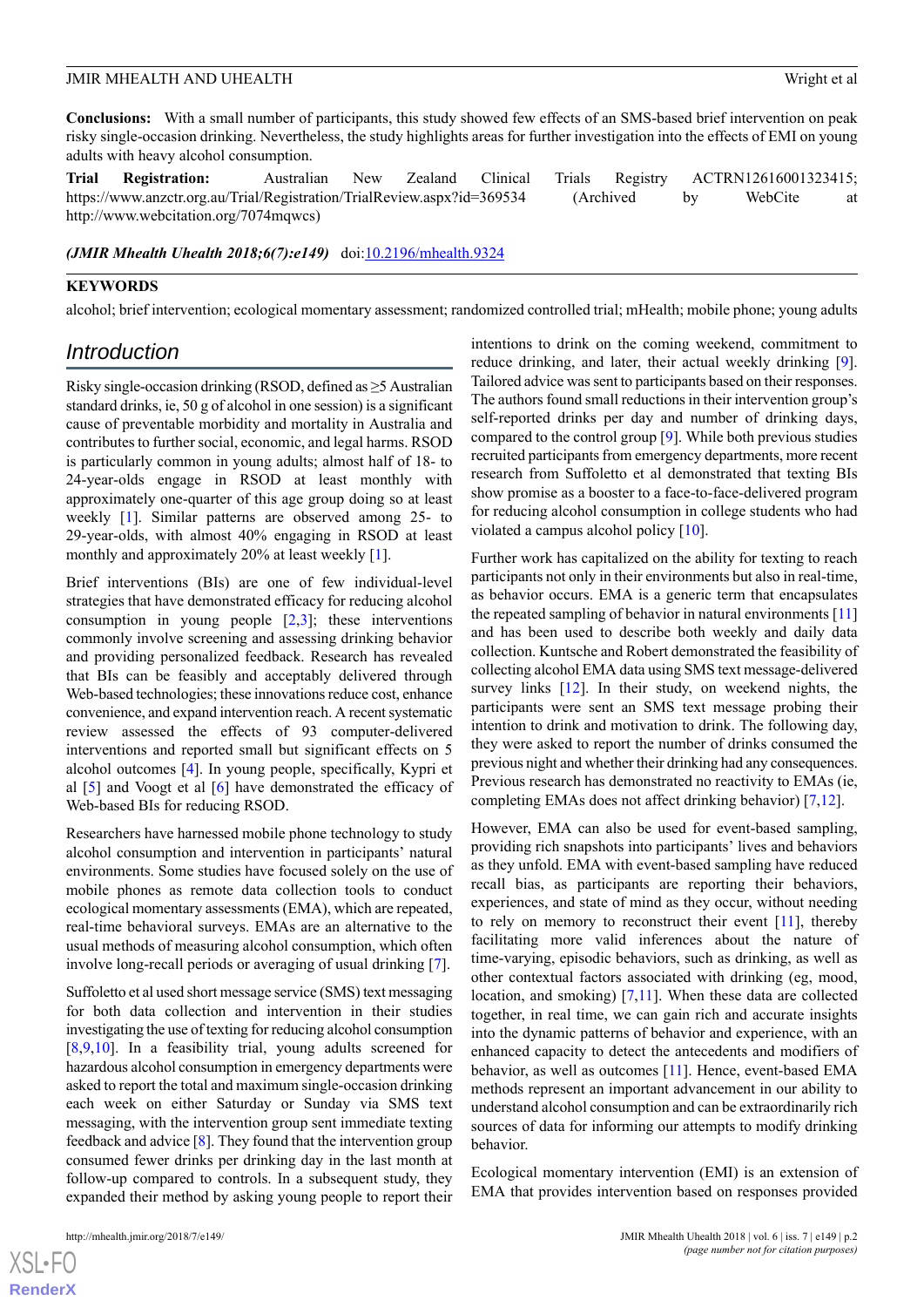in EMA. Logically, the design of EMI depends on the intensity and nature of EMA to which it responds. Just as EMA can be delivered during risk events, such as drinking episodes, EMI can be delivered at a point of time when a behavior of interest is occurring. Cohn et al described the potential for EMI to be delivered when individuals are at greatest risk and when they may be vulnerable to violating a behavior change goal [[13](#page-11-12)]. The effectiveness of real-time interventions appears to be enhanced when EMA are used to tailor content delivered within EMI [\[14\]](#page-11-13). In domains other than alcohol use, real-time mobile phone interventions have shown success in improving health behaviors, including sexual health and risk behavior [\[15](#page-11-14),[16\]](#page-11-15), smoking cessation [\[17](#page-11-16),[18\]](#page-11-17), weight management [[19](#page-12-0)[,20](#page-12-1)], and physical activity [\[21](#page-12-2)]. However, few studies have investigated the effects of EMI on alcohol consumption.

Riordan et al focused on tertiary students during the orientation week (the week before classes start for first-year students, usually involving many social events) in their trial of SMS text message-delivered EMI [[22\]](#page-12-3). They sent intervention and control groups 4 EMAs by SMS during orientation week and once per week during semester to assess alcohol consumption in the day prior to assessment. Participants in the intervention condition additionally received an SMS text message with health consequence warnings on each night of the orientation week. The authors reported a reduction in alcohol consumption in females but not in males in the intervention group during orientation week [\[22](#page-12-3)]. In a subsequent study of students from 2 residential colleges, Riordan et al sent intervention and control groups 2 EMAs by SMS text messages during orientation week to assess daily alcohol consumption and 7 fortnightly EMAs during the first semester to assess weekend drinking. In addition, an EMI condition comprised 2 intervention SMS text messages per night on 4 drinking-focused social events during orientation week, with content covering social consequences of alcohol use. In one college, a significant difference was found in alcohol consumption with fewer drinks consumed by the EMI condition across orientation week and over the academic year; however, no significant differences were observed between conditions in the second college [\[23](#page-12-4)]. A key strength of Riordan et al's later study is that they began to explore real-time intervention, that is, intervening at the time that the targeted behavior (drinking) was actually occurring. Further opportunities exist to integrate event-based sampling with "real-time EMI;" this involves tracking behavior and responding as it occurs and has proven effective in other health domains [[15-](#page-11-14)[21\]](#page-12-2).

This study addresses a gap in this emerging area of research, contributing to the literature on mobile phone-delivered, real-time alcohol EMI. We aimed to test the efficacy of an EMI, comprising mobile Web-based EMAs and texting BIs, delivered during drinking events using participants' mobile phones. We hypothesized that the EMI group would report a reduction in the alcohol consumption compared with the control group receiving no contact.

# *Methods*

We conducted a three-armed randomized controlled trial (RCT; ACTRN12616001323415) to assess the effect of a mobile

Web-based EMA with texting feedback on self-reported alcohol consumption and alcohol-related harms in young adults. The study was registered with Australian New Zealand Clinical Trials Registration. We adhered to the recommendations of the CONSORT-EHEALTH checklist [[24\]](#page-12-5).

### **Participants**

Participants were recruited from the Young Adults Alcohol Study (YAAS) [\[25](#page-12-6)], which is an observational cohort study of young adults living in Melbourne, Australia. This study has included annual telephone interviews, and participants have never previously been offered any intervention. The YAAS cohort study commenced in 2012 with a representative sample of 802 Melburnians aged 18-25 years, screened for engagement in very high-risk drinking  $(≥7$  standard drinks in a single occasion for females and  $\geq 10$  for males) [[25\]](#page-12-6). In 2015, the original 802 participants were contacted for a third wave of data collection and invited to participate in the current study. An additional 51 participants were recruited to YAAS in 2015, using the same random digit dialing procedure and screening criteria and were also invited to participate in the current study. Participants were eligible if they owned a smartphone and reported recent risky drinking behavior  $(\geq 5)$  drinks in a single session in the past 3 months). The 2015 YAAS data served as the baseline for this trial, at which time all participants were aged 18-29 years.

### **Recruitment and Procedures**

Participants who agreed to be contacted about the trial were randomly allocated to one of the 3 arms as follows: an intervention group that received a BI delivered over mobile phone (EMI group) or two control groups in which the participants either completed EMAs without BI (EMA group) or did not receive any contact throughout the trial period (no-contact group). Participants were sent detailed information about their group's specific procedures and were asked to register to use the relevant intervention. The nature of the intervention meant that it was impossible to blind participants; however, they remained unaware of the detailed procedures of the other arms. Those who did not register for their intervention were followed up by telephone. A non-respondent questionnaire was administered for those contacted to document reasons for refusal. Once registered, participants in the EMI and EMA groups were immediately able to sign up for their "event nights," which were self-selected nights that they planned to drink on; reminders to sign up for nights were sent weekly for 12 weeks. Follow-up telephone interviews commenced 12 weeks after the first person registered and ran over 4 weeks. Participants were not called until they had reached 12 weeks postregistration but were contacted regardless of their adherence to the intervention (ie, an intention-to-treat approach).

# **Design of Ecological Momentary Assessment and Ecological Momentary Intervention**

The intervention, including both EMA and intervention message components, was co-designed by young people in a development study that utilized focus group workshops, individual testing, and in-depth follow-up interviews. A total of 40 participants contributed to the development of the overall design of the

```
XS-FO
RenderX
```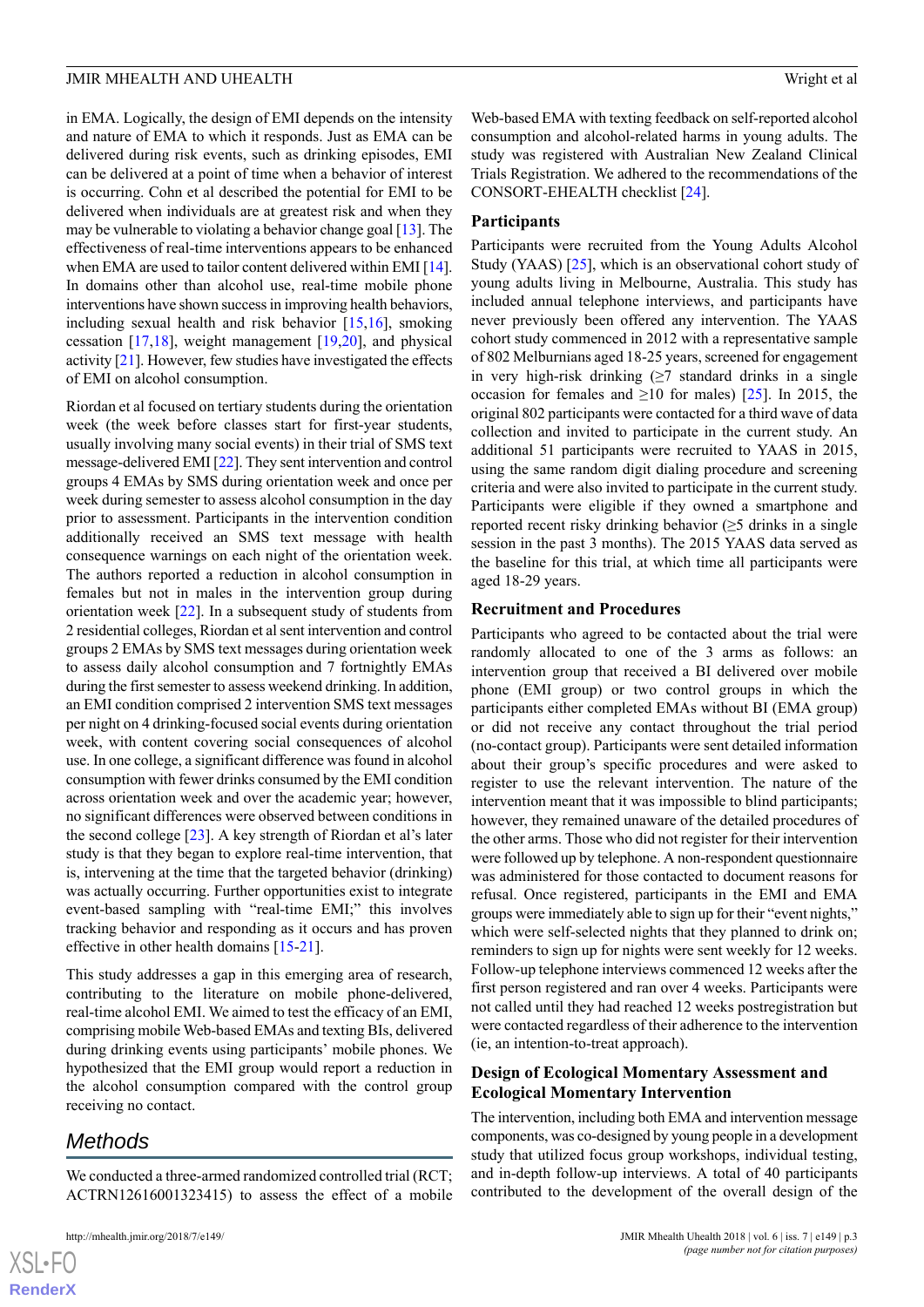intervention, including EMA questionnaires, timing, frequency, technology platforms, and message content. After testing the intervention, participants deemed the intervention content, mode of delivery, and burden as acceptable and feasible [[26,](#page-12-7)[27\]](#page-12-8). The content, language, and framing of the content for EMI messages was also informed by the participatory co-design process used in the development study  $[26]$ , with messages refined according to principles of motivational interviewing theory [[28\]](#page-12-9). We refined our message content based on feedback received in our development study follow-up interviews, which included both a survey, rating scales for individual messages received, and an in-depth interview. This refinement process included removing unpopular messages and message themes, creating alternative messages with similar text for high-rating messages (to ensure variety when tested on multiple nights), and creating new messages as suggested by participants in their follow-up interviews. We then contracted a programmer to build an online module that could capture survey data and send automated tailored SMS text message in response. We spent 4 months testing and refining the system to resolve technical errors before commencing the study.

### **Ecological Momentary Assessment Data Collection**

Participants from the EMI and EMA groups were asked to choose 6 weekend nights on which they were planning to drink during the 12-week study period to complete EMA surveys. No minimum consumption was specified. Participants were prompted each Thursday afternoon with an SMS text message reminder to register the nights over the weekend on which they planned to drink.

The 6 pm presurvey comprised questions about the participants' intentions for the night, including how much they planned to drink, spend , and eat; a ranked list of particular adverse events they wished to avoid; their planned mode of transport home; next day plans; any alcohol consumption so far; mood; and the option of writing a message to themselves, which would be sent back to them during the night. At hourly intervals between 7 pm and 2 am, participants were sent a shorter EMA questionnaire asking about the current venue type, alcohol consumption since the last survey, spending, mood, and self-reported drunkenness. Participants were able to opt out of the intervention at the end of each questionnaire if their evening's drinking was about to end. At 11 am the next day, all participants were sent another questionnaire about alcohol consumption and spending that occurred after the final EMA (ie, after 3 am or when they completed their last EMA of the night), estimated total standard drink consumption and money spent for the night, an estimated volume of water consumed during the night, adverse events, whether a hangover was experienced, and a "fun" rating of the night.

### **Ecological Momentary Intervention Messages**

In addition to completing EMAs, the EMI group received the texting BI component. Following submission of each EMA questionnaire throughout intervention nights, they received a tailored feedback SMS text message. All feedback SMS text messages during the night contained information reminding the EMI participants of their original intentions or motivations, tips to avoid adverse consequences, or feedback relating to

 $XS$ -FO **[RenderX](http://www.renderx.com/)** cumulative consumption or spending. These messages were based on a different key variable each hour. The messages comprised a range of columns in which each message was classified by "gender," "time," "location," "drunkenness," "motivation," as well as some variables that were pertinent to a particular message type prescribed for a time point (ie, whether the participant had eaten, which was only relevant to tailoring in the first message at 6 pm). Different messages were written to ensure that there was a suitable option for different contexts that they might find themselves in. For example, participants in a nightclub might receive a message reminding them to get water next time they were at the bar, whereas a different message would be suitable for participants at a house party. A range of messages were written for each hour and context based around what participants reported their motivations to be so as to reduce the repetition of messages. The system was set up so that any participant could not receive the same message twice over the course of the whole intervention period. The length of messages varied, with shorter messages sent later in the night, and shorter, simpler messages sent to people reporting higher levels of intoxication. The development of message content for this intervention has been described in two previous publications [[27,](#page-12-8)[29\]](#page-12-10), and further detail regarding the tailoring of messages, including examples of messages, are provided in the protocol publication  $\lceil 30 \rceil$ . The messages were underpinned by motivational interviewing and BI theory [[26](#page-12-7)[,27](#page-12-8)]; we used the FRAMES framework to inform our approach [[28,](#page-12-9)[31](#page-12-12),[32\]](#page-12-13).

### **Control Groups**

The first control group (EMA) followed the EMA data collection procedure described earlier (including registration for 6 intervention nights and all questionnaires on each night) but did not receive any feedback via an SMS text message. This EMA group was included in the trial to investigate reactivity and whether completing assessments alone (without SMS text message feedback) can affect drinking behavior. The second control group (no contact) received no contact until follow-up, which occurred 12 weeks after the baseline assessment. In this study, the no-contact group was the primary control group compared to the EMI group in analysis.

### **Reimbursement**

Participants from the EMI and EMA groups received reimbursements based on the level of participation in this study. For each event completed (maximum 6), participants received \$10. If all 6 were completed, a bonus of \$20 was given. Participation in the follow-up survey was valued at \$20. Thus, participants who completed all 6 events and the follow-up interview received \$100 in cash or voucher. The no-contact group members received \$20 for completing the follow-up telephone survey.

### **Ethics**

We obtained ethics approval for this RCT from the Monash University Human Research Ethics Committee (CF15/3600 - 2015001556). The Alfred Health Research Ethics Committee approved the YAAS cohort study (35/12).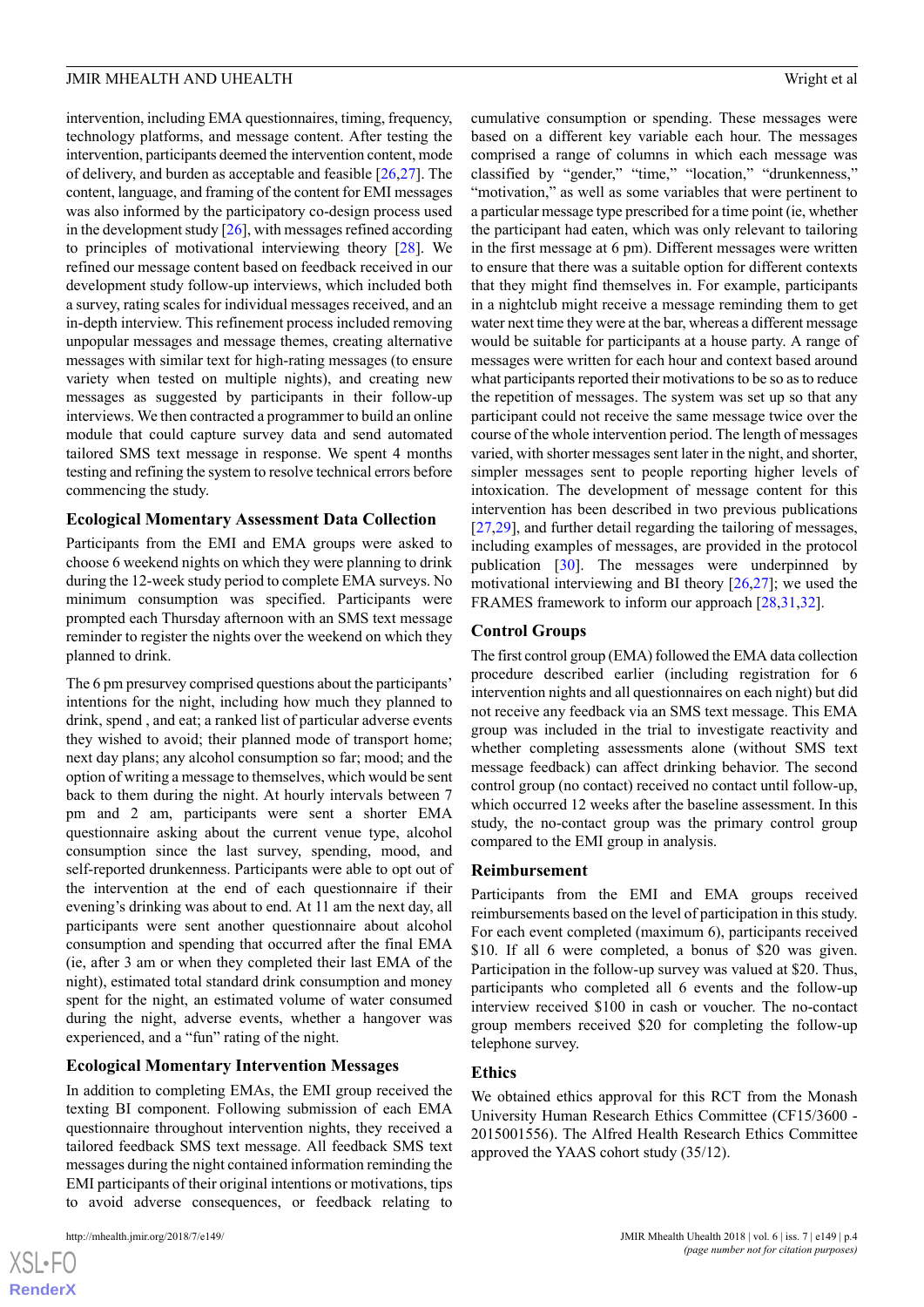### **Primary Outcome Measure**

The primary outcome measure was the peak number of drinks consumed in a single night (peak RSOD) at baseline and follow-up, and the primary comparison was between those receiving the intervention (EMI) and the primary control participants (no contact). Our focus on heavy drinking from an occasional or binge perspective is because this pattern is the main risky drinking pattern in our target age group [\[25](#page-12-6)[,33](#page-12-14)]. This outcome was measured by asking participants about the number of drinks consumed in their heaviest drinking occasion in the past 3 months at both baseline and follow-up telephone interviews.

### **Secondary Outcome Measures**

Secondary outcomes of interest were measured at both baseline and follow-up interviews and included alternative measures for risky alcohol consumption and experiences of alcohol-related harms. Secondary alcohol consumption measures were derived from the graduated frequency measures [\[34](#page-12-15)]. The graduated frequency questionnaire included the following questions: "In the past 12 months, how often have you had 20 or more standard drinks in a day?" with response options including "Every day," "5 to 6 days a week," "3 to 4 days a week," "1 to 2 days a week," "1 day a week," "2 to 3 days a month," "About 1 day a month," and "Less often than 1 day a month." The question was then repeated inquiring about frequency of consumption: 11-19 standard drinks, 7-10 standard drinks, 5-6 standard drinks, 3-4 standard drinks, and 1-2 standard drinks. We used data from these questions to derive annual consumption of >730 standard drinks per year, as it equates to  $\geq 2$  standard drinks per day, which reflects the Australian National Health and Medical Research Council guidelines for alcohol consumption. If >365 drinking days were reported, the 365 heaviest drinking days were included. In addition, we reported on the monthly consumption of ≥11 drinks in a single session. The Australian National Drug Strategy Household Survey commonly uses the threshold of  $\geq$ 5 drinks in a single session to define risky episodic drinking; however, our participants had already been screened for recent drinking above this threshold and it was therefore appropriate to investigate a higher threshold [\[25](#page-12-6)].

Reporting of alcohol-related harms included yes/no/don't know responses to items derived from the GenACIS [\[35](#page-12-16)] and VYADS questionnaires [[36\]](#page-12-17), which included the following statements that referred to occurrences of harm on their heaviest drinking occasion in the past 3 months: "Did you get into any verbal arguments or verbal fights on that occasion?," "Did you fail to do what you intended to do the day after the session?" and "Did you have any trouble getting home on that occasion?" For the transport-related question, respondents answering "yes" were asked to define the nature of the trouble; response options included the following: "Had to wait"; "Didn't have enough money"; "Missed last train/tram/bus"; "Couldn't find a taxi/Uber"; "Taxi/Uber wouldn't take me"; "My lift/designated driver left before me"; "I had an accident (bicycle/other)"; "Got lost"; "Felt unsafe"; "Had to call someone to pick me up"; or "Other (specify)."

Illicit drug use was measured using an item derived from GenACIS [[35\]](#page-12-16), which included a Yes/No response to the

 $XS$  $\cdot$ FC **[RenderX](http://www.renderx.com/)** following statement: "Did you consume any drugs on that occasion that includes illicit drugs, or pharmaceutical drugs that were not prescribed to you?" This outcome was included as reported previously that illicit drug use is associated with heavy drinking events in young people in Melbourne [[37\]](#page-12-18).

We assessed both feasibility and acceptability in the follow-up survey using Likert scales to rate several aspects of the respondents' experiences of the intervention. Both EMA and EMI group participants were asked to what extent they agreed with the following statements: "Filling in the surveys was quick;" "Filling in the surveys was easy;" "I enjoyed filling in the surveys;" "My friends knew that I was doing the surveys during the nights;" "Doing the surveys helped me to think about keeping track of my drinking and spending;" "Doing the surveys helped me to think about having a safer night;" "Doing the surveys didn't interrupt my night too much;" "I didn't want friends to know that I was doing the surveys;" "The surveys were too long;" and "Doing the surveys made me want to drink more."

Furthermore, we asked EMI group participants to evaluate BI message acceptability by asking to what extent they agreed with the following statements: "The messages that I received were useful;" "The messages that I received were relevant;" "I shared the message with my friends during the night;" and "Receiving the messages helped me to keep track of my drinking and spending."

### **Sample Size**

Power calculations were based on the primary aim of reducing mean peak RSOD by 2.5 drinks in the EMI group compared to the no-contact group. Assuming an SD of the peak RSOD of 5.2, 67% endpoint participation, 90% power, and 5% significance, we estimated that a sample of 127 participants per group was required. The sample size estimate was calculated to test for a group-by-time interaction from a mixed repeated measures design, and a moderate correlation between subject measurements (*r*=.45, estimated from earlier waves of YAAS data). Further details are reported in the published protocol [\[30](#page-12-11)].

### **Statistical Analyses**

For the primary outcome, we used a random effects mixed modeling approach using maximum likelihood estimation to provide estimates of differences in mean drinking levels between the EMI and no contact group between baseline and 12-week follow-up. In this model, we modeled study participants as random factors (ie, random intercept) and group allocation as a fixed factor. Our primary focus of analysis was the interaction between intervention and study time (baseline vs follow-up). As the sample distribution of participants' peak RSOD exhibited some evidence of positive skew, we estimated the natural log of the peak RSOD in mixed modeling analyses and reported geometric means. In addition, we used postestimation analyses to derive model marginal means and performed Wald tests for differences between partial interaction terms and their joint significance. Using nested mixed modeling for each group-by-time contrast, Cohen *f* 2 standardized effect sizes [[38\]](#page-12-19), which show the proportion of variance explained for a group, were derived from the decomposition of model residual error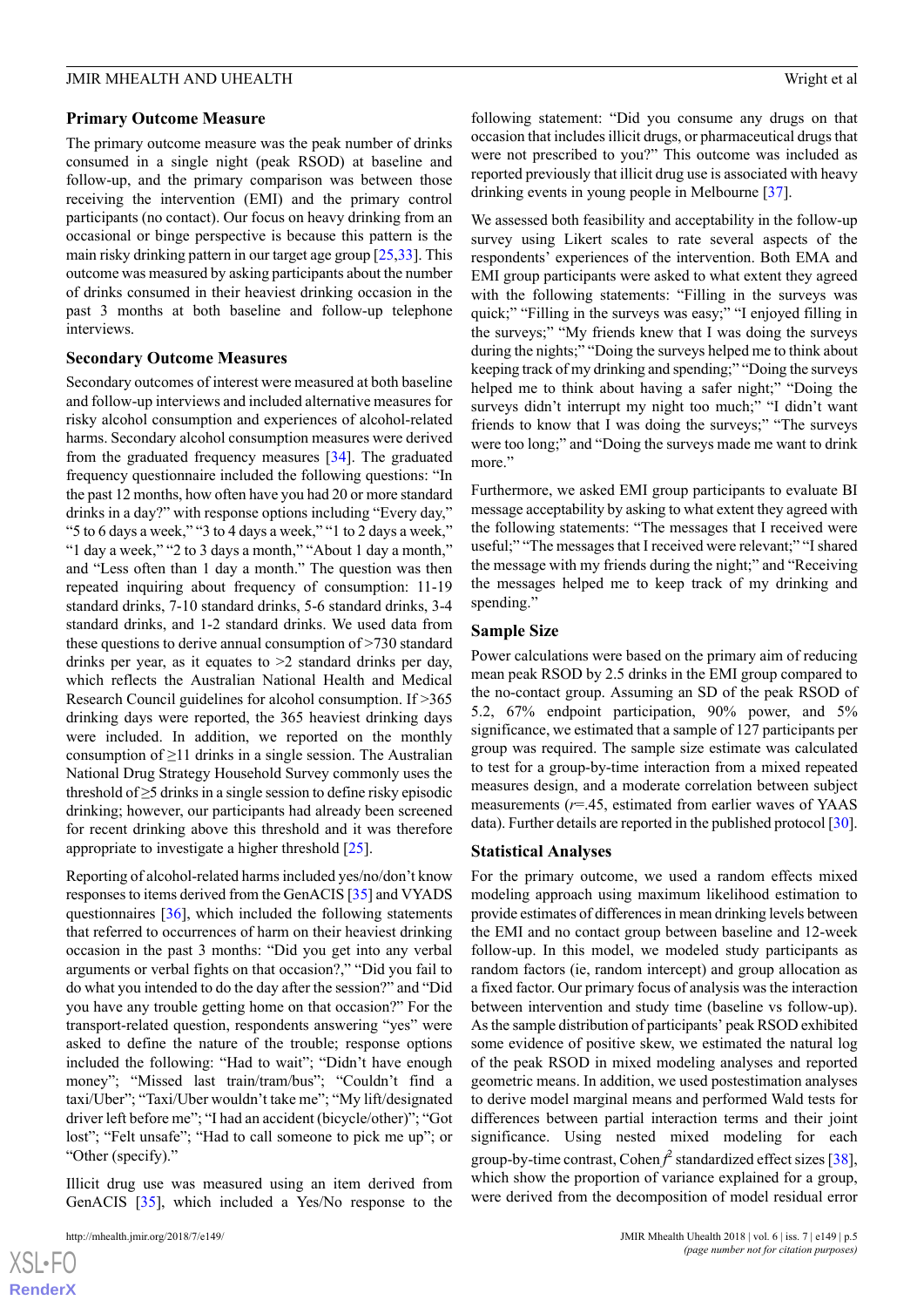terms. To investigate differences between groups in the secondary outcome measures, we used generalized linear mixed modeling specifying a logit link function and binomial distribution. We analyzed data from all participants who consented to participate in the trial and were randomized, regardless of their adherence to the planned intervention and participation in follow-up (ie, an intention-to-treat approach). Maximum likelihood estimation in mixed modeling provided unbiased estimates in the light of study attrition assuming missingness takes a missing at random process [\[39](#page-12-20)]. All statistical analyses were performed using the Stata statistical software package (version 13.1, Statacorp LLC, USA) [[40\]](#page-12-21).

# *Results*

### **Participants**

[Figure 1](#page-5-0) presents the participants' flow. Of the original 802 YAAS participants, 373 completed wave 3 in 2015, which was fewer than anticipated. A total of 59 participants were ineligible for the trial either due to not drinking at risky levels (n=51) or not owning a smartphone (n=8). Of the 314 eligible participants, 269 participants agreed to be contacted about the trial and were randomized into 3 groups as follows: EMI (n=90); EMA (n=89); and no-contact control (n=90). Following receipt of the study information, 101 participants completed the online registration

<span id="page-5-0"></span>**Figure 1.** CONSORT flowchart.

form (EMI=26, EMA=31, and no contact=44), falling short of our target of 300 participants [[30\]](#page-12-11). Of the 81 participants who directly declined to participate over the phone or by SMS text message, the primary reason for refusal was due to work/study commitments (n=23); however, many also stated that they felt that their time in the YAAS cohort meant they had contributed enough to research (n=15). Some participants stated that they did not drink enough for the study to be relevant despite meeting the drinking-related eligibility criteria (n=10). A minority felt that the study design and requirement of 6 intervention nights was too intensive (n=8) or did not provide a reason (n=7). Following the 12-week study period, 87 participants could be contacted for the follow-up telephone survey. Furthermore, 2 participants were excluded from the primary outcome analysis as outliers (SD>3.29 from sample means; ie, *P*<.001) with respect to the peak RSOD measure.

Although rates of registration for the intervention varied between the 3 groups, at intervention commencement there were no statistically significant differences between groups in demographic characteristics [\(Table 1\)](#page-6-0). The sample that registered to receive the intervention had more females (60%) than males, whereas the 2015 YAAS wave comprised 46% females. There were otherwise no differences in the demographic characteristics of the trial sample compared to participants from the 2015 wave.



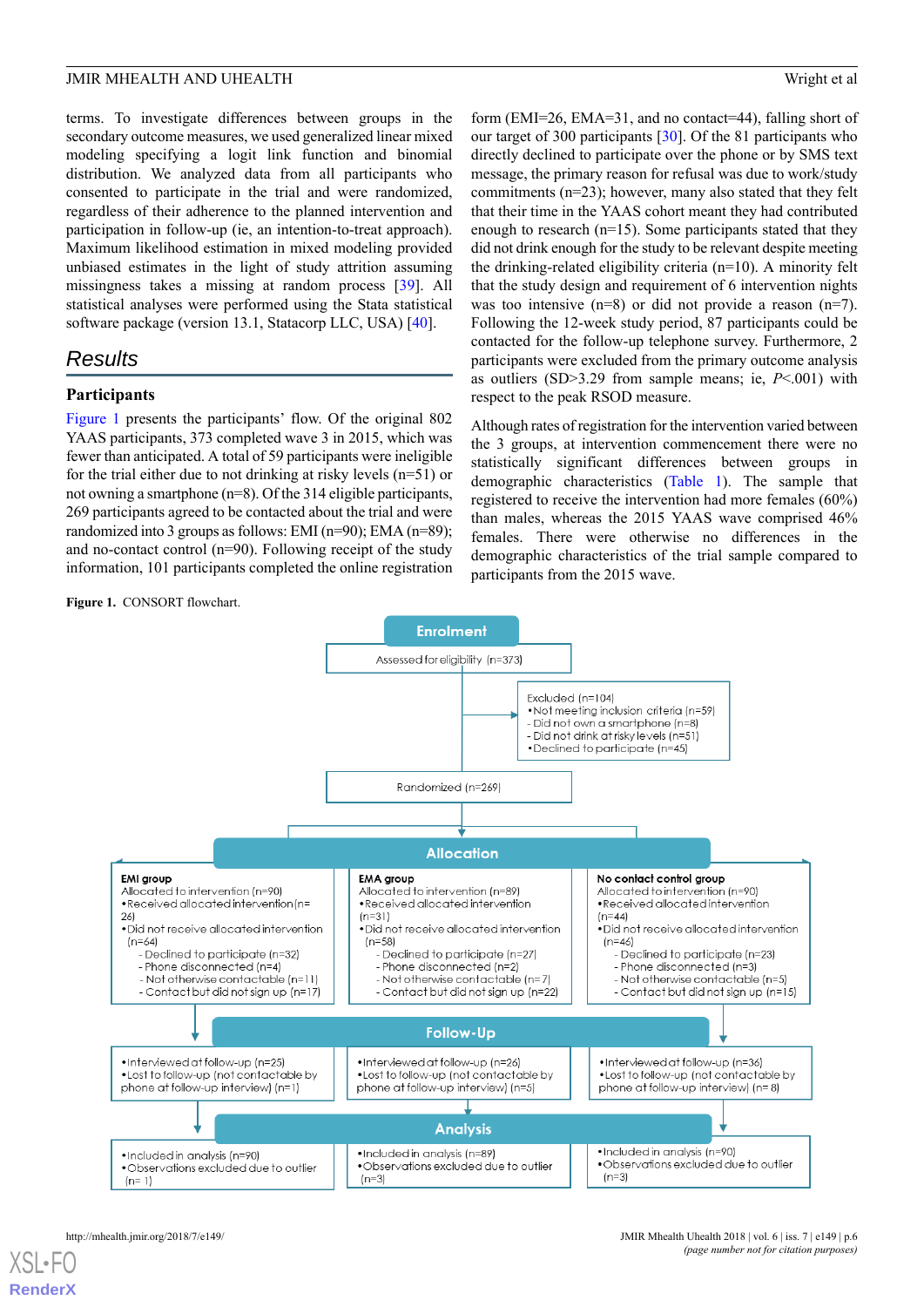<span id="page-6-0"></span>Table 1. Baseline sample characteristics by study group counts (n), percent (%), and probability values (*P* values) from chi-square inferential tests.

| Sociodemographic characteristics            | EMI <sup>a</sup> (n=90), n $(\frac{6}{6})$ |         | EMA <sup>b</sup> (n=89), n (%) No contact (n=90), n (%) Total (n=269), n (%) P value |          |         |
|---------------------------------------------|--------------------------------------------|---------|--------------------------------------------------------------------------------------|----------|---------|
| Gender                                      |                                            |         |                                                                                      |          | $.38\,$ |
| Female                                      | 46(51)                                     | 37(42)  | 45 (50)                                                                              | 128 (48) |         |
| Male                                        | 44 (49)                                    | 52 (58) | 45(50)                                                                               | 141(52)  |         |
| Age $(n=263)$                               |                                            |         |                                                                                      |          | .69     |
| $18-24$ years                               | 59 (67)                                    | 62 (70) | 56 (64)                                                                              | 177(67)  |         |
| $25-29$ years                               | 33(29)                                     | 26(30)  | 31(36)                                                                               | 86 (33)  |         |
| <b>Country of birth</b>                     |                                            |         |                                                                                      |          | .47     |
| Australia                                   | 79 (88)                                    | 82 (92) | 78 (87)                                                                              | 239 (89) |         |
| Other country                               | 11(12)                                     | 7(8)    | 12(13)                                                                               | 40(11)   |         |
| <b>Recreational spending money (Aus \$)</b> |                                            |         |                                                                                      |          | .13     |
| $0 - 80$                                    | 9(10)                                      | 16(18)  | 6(7)                                                                                 | 31(12)   |         |
| 80-160                                      | 24(27)                                     | 21(24)  | 16(18)                                                                               | 61(23)   |         |
| 160-240                                     | 17(19)                                     | 16(18)  | 27(30)                                                                               | 60(22)   |         |
| $240+$                                      | 40 (44)                                    | 35(39)  | 40(44)                                                                               | 115(43)  |         |
| Do not know                                 | 0(0)                                       | 1(1)    | 1(1)                                                                                 | 2(1)     |         |
| <b>Currently studying</b>                   |                                            |         |                                                                                      |          | .56     |
| Full-time                                   | 24(27)                                     | 27(30)  | 30(33)                                                                               | 81 (30)  |         |
| Part-time                                   | 8(9)                                       | 6(7)    | 11(12)                                                                               | 25(9)    |         |
| Not studying                                | 58 (64)                                    | 56 (63) | 49 (54)                                                                              | 163(61)  |         |
| <b>Highest level of education</b>           |                                            |         |                                                                                      |          | .93     |
| $<$ Year 12                                 | 2(2)                                       | 3(3)    | 3(3)                                                                                 | 8(3)     |         |
| Year 12                                     | 19(21)                                     | 22(25)  | 23(25)                                                                               | 64 (24)  |         |
| Tertiary                                    | 46(51)                                     | 46(52)  | 41 (46)                                                                              | 133 (49) |         |
| Diploma                                     | 13(14)                                     | 7(8)    | 12(13)                                                                               | 32(12)   |         |
| Trade                                       | 10(11)                                     | 11(12)  | 11(12)                                                                               | 32(12)   |         |
| <b>Sexual orientation</b>                   |                                            |         |                                                                                      |          | .89     |
| Heterosexual                                | 80 (89)                                    | 79 (89) | 81 (90)                                                                              | 240 (89) |         |
| Bisexual                                    | 7(8)                                       | 8(9)    | 8(9)                                                                                 | 23(9)    |         |
| Homosexual                                  | 3(3)                                       | 2(2)    | 1(1)                                                                                 | 6(2)     |         |
| <b>Living circumstances</b>                 |                                            |         |                                                                                      |          | .14     |
| With both parents                           | 46(51)                                     | 49 (55) | 37(41)                                                                               | 132 (49) |         |
| One parent                                  | 15(17)                                     | 14(16)  | 11(12)                                                                               | 40(15)   |         |
| Not with parents                            | 29(32)                                     | 26(29)  | 42 (47)                                                                              | 97 (36)  |         |

<sup>a</sup>EMI: ecological momentary interventions.

b<sub>EMA:</sub> ecological momentary assessments.

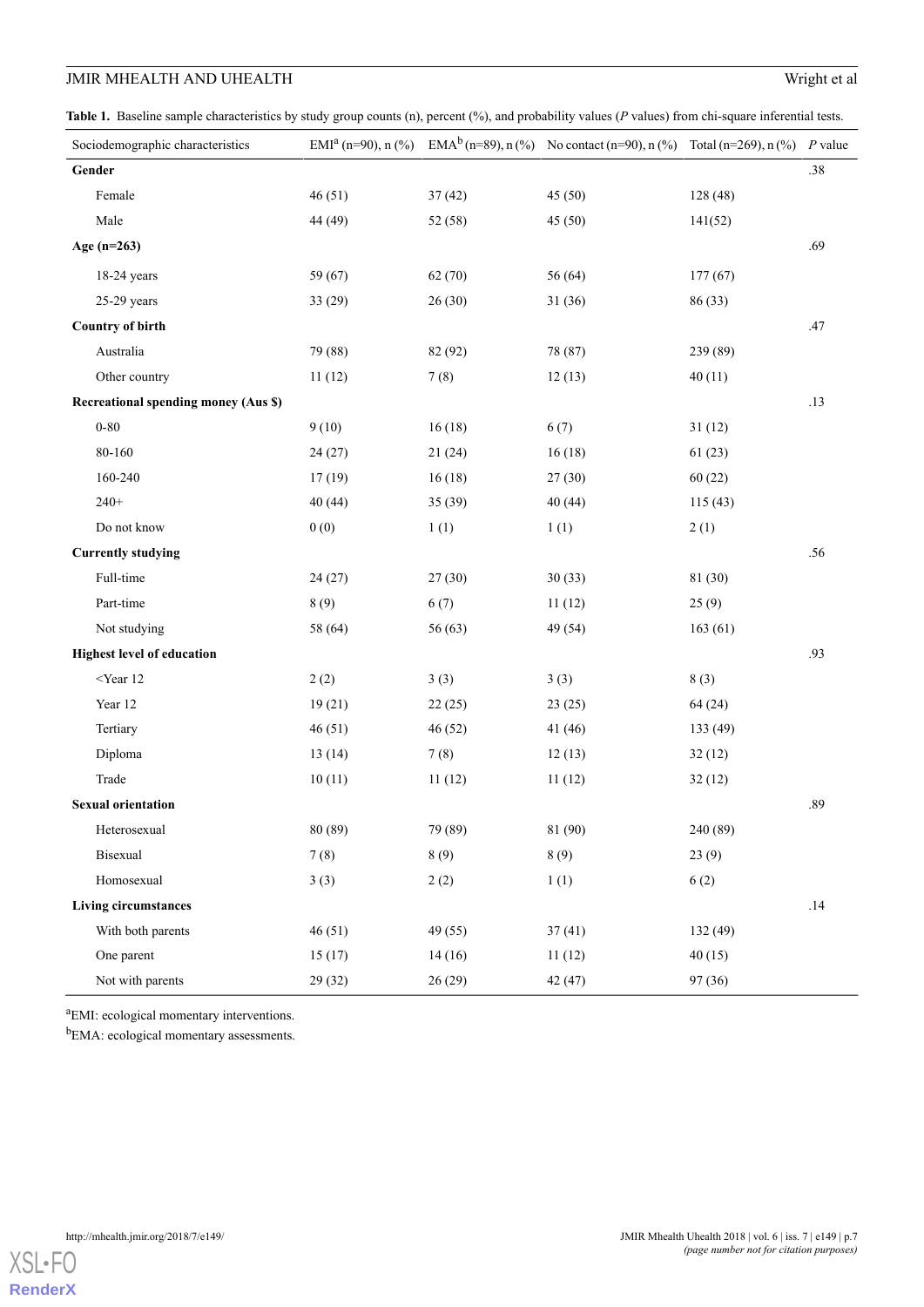<span id="page-7-0"></span>**Table 2.** Log peak risky single-occasion drinking (RSOD) at baseline and follow-up by study group: marginal geometric means for number of drinks consumed in most recent heavy drinking occasion, *P* value for group by time interaction, and partial group by time contrasts (standardized effect size [Cohen  $f^2$ ] and *P* value) from random effects linear mixed modeling<sup>a</sup> (n=265).

| $EMIb$ , marginal means <sup>c</sup><br>(CI) |                         | $EMAd$ , marginal means <sup>c</sup><br>(CI) |                      | No contact, marginal means <sup>c</sup><br>(CI) |                      | Group-by-time<br>interaction.     | Partial group-by-time contrasts, $f^{2f}(P$ value) |               |                      |
|----------------------------------------------|-------------------------|----------------------------------------------|----------------------|-------------------------------------------------|----------------------|-----------------------------------|----------------------------------------------------|---------------|----------------------|
| Baseline                                     | Follow-up               | Baseline                                     | Follow-up            | Baseline                                        | Follow-up            | P value <sup><math>e</math></sup> | EMI vs no<br>contact                               | EMI vs<br>EMA | EMA vs no<br>contact |
| 12.45<br>$(11.0-13.9)$                       | 12.7<br>$(10.2 - 15.1)$ | 13.8<br>$(12.1 - 15.5)$                      | 11.8<br>$(9.6-14.1)$ | 12.3<br>$(10.8 - 13.8)$                         | 11.6<br>$(9.7-13.5)$ | .437                              | 0.001(.537)                                        | 0.02(0.442)   | 0.01(0.442)          |

<sup>a</sup>Seven participant observations (EMI, n=1; EMA, n=3; control, n=3) were excluded because of outlying responses (*P*<.001) on the peak RSOD measure. <sup>b</sup>EMI: ecological momentary interventions.

<sup>c</sup>Geometric means.

<sup>d</sup>EMA: ecological momentary assessments.

e Joint Wald test.

<sup>f</sup>Cohen  $f^2$  represents the proportion of variance explained by each group in respective contrasts.

### **Participation**

For both EMI and EMA groups, 63% (36/57) of participants signed up for 6 or more events and the majority completed surveys for all 6 events (58% [15/26] of the EMI group and 57% [18/31] of the EMA group). EMI participants signed up for a mean of 4.8 events and completed a mean of 4.5 events. EMA participants signed up for a mean of 4.5 events and completed a mean of 4.2. A small number of participants neither signed up for any event (7%; 5/57) nor completed any EMA.

### **Outcomes**

### *Alcohol Use*

[Table 2](#page-7-0) summarizes results from linear mixed models for the primary outcome analysis. The EMI group showed a small and nonsignificant increase between baseline and follow-up in the mean (geometric) number of standard drinks consumed at the most recent heavy drinking occasion (*M*=12.5 vs *M=* 12.7). The EMA and control groups showed a nonsignificant decrease (EMA: *M*=13.8 vs *M*=11.8; control: *M*=12.3 vs *M*=11.6); these changes did not differ significantly between the groups (Wald  $\chi^2$ <sub>2</sub>=1.6; *P*=.437) and the magnitude of the effects of the intervention were markedly small [\[38](#page-12-19)]. [Table 3](#page-8-0) shows that no significant differences existed between the groups regarding any other measures of risky alcohol consumption or experiences of harm. For illustrative purposes, the odds ratios presented in [Table 3](#page-8-0) should be interpreted as follows: the EMI group had 1.4 times higher odds of reporting long-term, high-risk alcohol consumption than the no-contact group (*P*=.76). We performed Ad hoc analyses to include the completion of the 6 "events" with EMI or EMA as a covariate in the model for the primary outcome; however, this did not make any difference in the results (data not shown).

### *Acceptability*

 $XS$  • F( **[RenderX](http://www.renderx.com/)**

Participation rates provide insight into intervention acceptability. Although the primary reasons for nonparticipation were associated with external factors, mostly work and study commitments, the EMI and EMA groups attained lower participation (EMI=26/90, 29%; EMA=31/89, 35%; randomized) than the no-contact group  $(n=44/90, 49\%)$ .

[Table 4](#page-9-0) outlines EMA and message acceptability as evaluated at the follow-up. Most participants in both EMI and EMA groups agreed that the EMA questionnaires were quick and easy to answer. The proportion of participants in the EMI group who reported that they enjoyed completing the questionnaires was higher than that in the EMA group. Participants in the EMI group were significantly more likely to report that their friends knew that they were completing the questionnaires (*P*=.02). In addition, most EMI participants reported that the messages were useful (69%; 17/25) and relevant (88%; 22/25), with just over half agreeing that "receiving the messages helped me to keep track of my drinking and spending."

Although we tested all features of the intervention comprehensively leading up to implementation, we still encountered problems, including some questionnaire links not being sent on a requested event night, questionnaire links being sent after participants had opted out during an event, and some feedback messages not being sent for EMI participants. [Table](#page-9-1) [5](#page-9-1) describes the nature and frequency of technical difficulties encountered during the study period.

### **Resourcing Required for Intervention**

Both message content and questionnaires were designed during the formative study  $[26]$  $[26]$ , which took 3 months of a researcher's time and review from 2 senior researchers. We contracted the Social Research Centre (Melbourne, Australia) to recruit and interview participants. In addition, we purchased a standard license from SurveyGizmo to develop and host our EMA surveys. We contracted SurveySignal to develop and program the online module that sent all EMA SMS text messages, captured data, and sent feedback SMS text message. Researchers spent 4 months testing and refining the program. Each SMS text message cost US \$0.10 to send. For each event night, the EMI and EMA groups were sent up to 23 and 13 SMS text messages, respectively. An additional SMS text message per participant was sent to participants in both groups as a reminder each week. Thus, to participate in the intervention as planned with six full events, the total cost of texting was US \$15 per EMI participant and US \$9 per EMA participant; this does not include participant reimbursement or additional communication regarding technical errors and queries about the research project.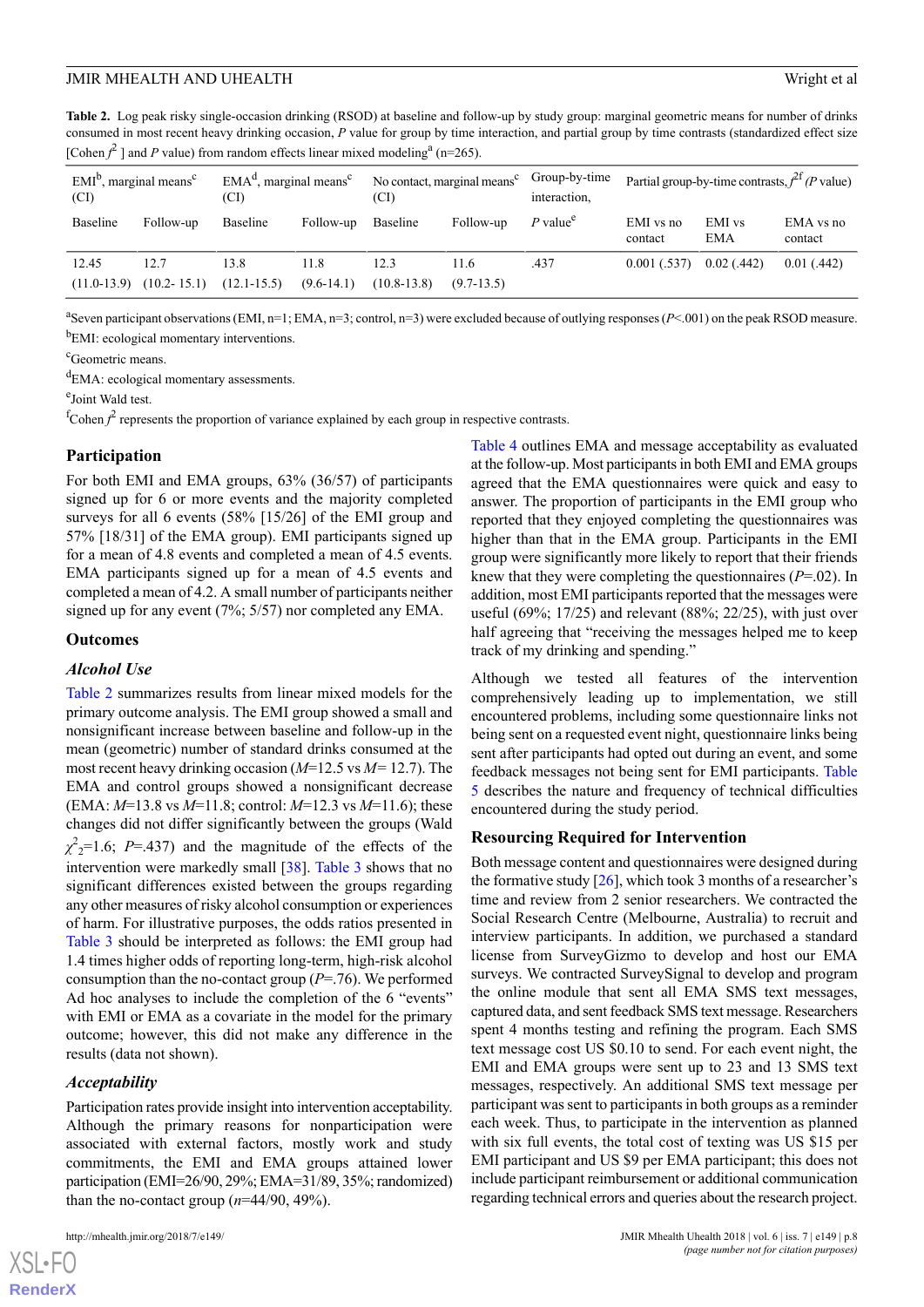<span id="page-8-0"></span>**Table 3.** Secondary measures of risky alcohol consumption and alcohol-related harms: adjusted odds ratio (adjOR), *P* values from group-by-time interactions, and partial group-by-time contrasts from generalized linear mixed modeling (n=269).

| Outcome                                           |                                                                                      | $EMIa$ ,<br>$adjORc$ (CI) | $EMAb$ -only,<br>$adjORc$ (CI) | No contact.<br>$adjORc$ (CI) | Group-by-time<br>interaction,<br>$P$ value <sup>d</sup> | Partial group-by-time contrasts, P value |                      |                      |
|---------------------------------------------------|--------------------------------------------------------------------------------------|---------------------------|--------------------------------|------------------------------|---------------------------------------------------------|------------------------------------------|----------------------|----------------------|
|                                                   |                                                                                      |                           |                                |                              |                                                         | EMI vs no<br>contact                     | EMI vs<br><b>EMA</b> | EMA vs no<br>contact |
|                                                   | Measures of risky alcohol consumption                                                |                           |                                |                              |                                                         |                                          |                      |                      |
|                                                   | High-risk long-term consumption<br>(annual volume $\leq 730$ ASD <sup>e</sup> /year) | $1.40(0.16-$<br>12.39)    | $2.28(0.27 -$<br>19.08)        | (ref)                        | .74                                                     | 0.76                                     | 0.75                 | .45                  |
|                                                   | Monthly consumption of $11+$ drinks<br>in single occasion                            | $4.73(0.40-$<br>40.39     | $4.62(0.55 -$<br>38.95)        | (ref)                        | .63                                                     | 0.24                                     | 0.31                 | .16                  |
| Experience of harm on recent heavy drinking event |                                                                                      |                           |                                |                              |                                                         |                                          |                      |                      |
|                                                   | Any harm                                                                             | $1.43(0.20-$<br>10.07)    | $0.63(0.10-$<br>4.12)          | (ref)                        | .59                                                     | 0.72                                     | 0.73                 | .63                  |
|                                                   | Risk of verbal harm                                                                  | $1.15(0.03 -$<br>41.83)   | $0.74(0.06-$<br>8.97)          | (ref)                        | .57                                                     | 0.94                                     | 0.96                 | .81                  |
|                                                   | Risk of transport harm                                                               | $0.90(0.03 -$<br>29.19    | $5.86(0.16-$<br>217.58)        | (ref)                        | .32                                                     | 0.95                                     | 0.44                 | .34                  |
|                                                   | Failure to complete plans                                                            | $2.13(0.23 -$<br>19.56    | $0.94(0.13-$<br>7.01)          | (ref)                        | .96                                                     | 0.50                                     | 0.75                 | .95                  |
|                                                   | Use of other drugs on recent heavy drinking event                                    |                           |                                |                              |                                                         |                                          |                      |                      |
|                                                   | Use of any illicit drug                                                              | $1.02(0.07 -$<br>15.19    | $0.34(0.02 -$<br>$5.08$ )      | (ref)                        | .92                                                     | 0.99                                     | 0.69                 | .43                  |

<sup>a</sup>EMI: ecological momentary interventions.

<sup>b</sup>EMA: ecological momentary assessments.

<sup>c</sup>adjOR shows model interaction term between study group and time and represents the difference in the change in odds (by time) of the outcome between respective intervention groups and the no-contact group.

d<sub>Joint</sub> Wald test.

<sup>e</sup>ASD: Australian Standard Drinks.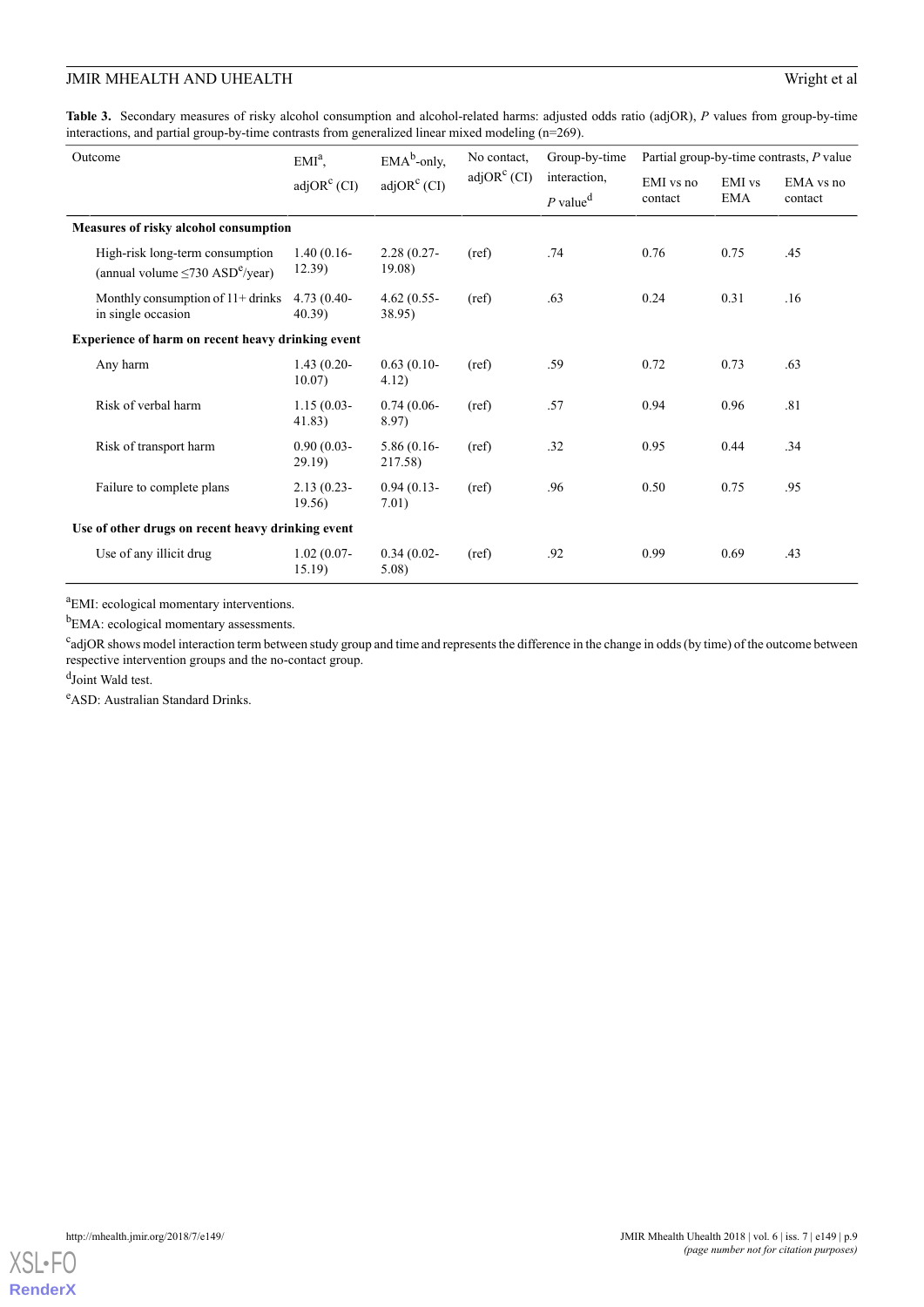<span id="page-9-0"></span>**Table 4.** Participant agreement with acceptability-related statements by study group: counts (%) and P values from chi-square inferential tests. Agreement was taken as either "agreeing" or "strongly agreeing" with a respective statement.

| Statement                                                                            | EMI <sup>a</sup> (n=25), n $\left(\frac{9}{6}\right)$ | EMA <sup>b</sup> (n=26), n $(\frac{6}{6})$ | $P$ value |
|--------------------------------------------------------------------------------------|-------------------------------------------------------|--------------------------------------------|-----------|
| <b>EMA-related statements</b>                                                        |                                                       |                                            |           |
| Filling in the surveys was quick                                                     | 22(85)                                                | 20(65)                                     | .09       |
| Filling in the surveys was easy                                                      | 22(85)                                                | 23(74)                                     | .34       |
| I enjoyed filling in the surveys                                                     | 17(65)                                                | 15(48)                                     | .20       |
| My friends knew that I was doing the surveys during the nights                       | 22(85)                                                | 17(54)                                     | .02       |
| Doing the surveys helped me to think about keeping track of my drinking and spending | 14 (54)                                               | 17(55)                                     | .94       |
| Doing the surveys helped me to think about having a safer night                      | 14(54)                                                | 12(39)                                     | .26       |
| Doing the surveys didn't interrupt my night too much                                 | 19(73)                                                | 15(48)                                     | .06       |
| I didn't want friends to know that I was doing the surveys                           | 0(0)                                                  | 0(0)                                       |           |
| The surveys were too long                                                            | 6(23)                                                 | 4(13)                                      | .31       |
| Doing the surveys made me want to drink more                                         | 1(4)                                                  | 1(3)                                       | .90       |
| Brief intervention message-related statements                                        |                                                       |                                            |           |
| The messages that I received were useful                                             | 18 (69)                                               | N/A <sup>c</sup>                           | N/A       |
| The messages that I received were relevant                                           | 23 (88)                                               | N/A                                        | N/A       |
| I shared the message with my friends during the night                                | 19(73)                                                | N/A                                        | N/A       |
| Receiving the messages helped me to keep track of my drinking and spending           | 15 (58)                                               | N/A                                        | N/A       |

<span id="page-9-1"></span><sup>a</sup>EMI: ecological momentary intervention.

<sup>b</sup>EMA: ecological momentary assessment.

<sup>c</sup>N/A: not applicable.

**Table 5.** Participants' experience of technical difficulty by the study group trial arm: counts (%) and *P* values from chi-square inferential tests.

| Technical difficulty type                                                                             | EMI <sup>a</sup> (n=25), n $(\frac{6}{6})$ | EMA <sup>b</sup> (n=26), n $(\frac{6}{6})$ | $P$ value |
|-------------------------------------------------------------------------------------------------------|--------------------------------------------|--------------------------------------------|-----------|
| I tried to sign up for a night but nothing happened at all                                            | 13 (52)                                    | 14(54)                                     | .90       |
| I signed up for a night and got a message back to say I registered, but didn't receive any<br>surveys | 11(44)                                     | 11(42)                                     | .61       |
| I signed up for a night but didn't receive all surveys                                                | 13(52)                                     | 9(35)                                      | .30       |
| I opted out of the surveys during the night but kept getting surveys through the night                | 1(4)                                       | 18 (69)                                    | < 0.01    |
| I had a technical issue actually filling in a survey                                                  | 9(36)                                      | 1(4)                                       | .01       |
| I received multiple reminders in one day to sign up for the surveys                                   | 15(60)                                     | 15 (58)                                    | .26       |
| The surveys wouldn't display properly on my phone                                                     | 4(16)                                      | 0(0)                                       | .07       |
| I was supposed to get feedback messages but they didn't come through                                  | 5(20)                                      | N/A                                        | N/A       |

<sup>a</sup>EMI: ecological momentary intervention.

b<sub>EMA:</sub> ecological momentary assessment.

 $\rm^c$ N/A: not applicable.

# *Discussion*

### **Principal Findings**

We tested a novel method to collect data and intervene repeatedly during drinking events. No statistically significant differences in peak RSOD or related harms were detected between the groups. Based on previous EMI and mobile phone-delivered BI studies [[10,](#page-11-9)[22](#page-12-3),[23,](#page-12-4)[41](#page-12-22),[42\]](#page-12-23), we expected to demonstrate a small but significant effect of our EMI on RSOD compared with our control group. Our development study

[XSL](http://www.w3.org/Style/XSL)•FO **[RenderX](http://www.renderx.com/)** suggested that our method was acceptable and feasible to participants and demonstrated high levels of engagement and low dropout rate when tested on a single occasion. This study's finding may be a result of low statistical power, meaning a larger sample is needed in future research to test the effects of our intervention.

Alternative explanations for our null findings may relate to our preselection of heavy drinkers and the potential for regression to the mean [\[43](#page-12-24)[,44](#page-13-0)]. The greatest reductions in peak RSOD and alcohol-related harms compared with the no-contact group were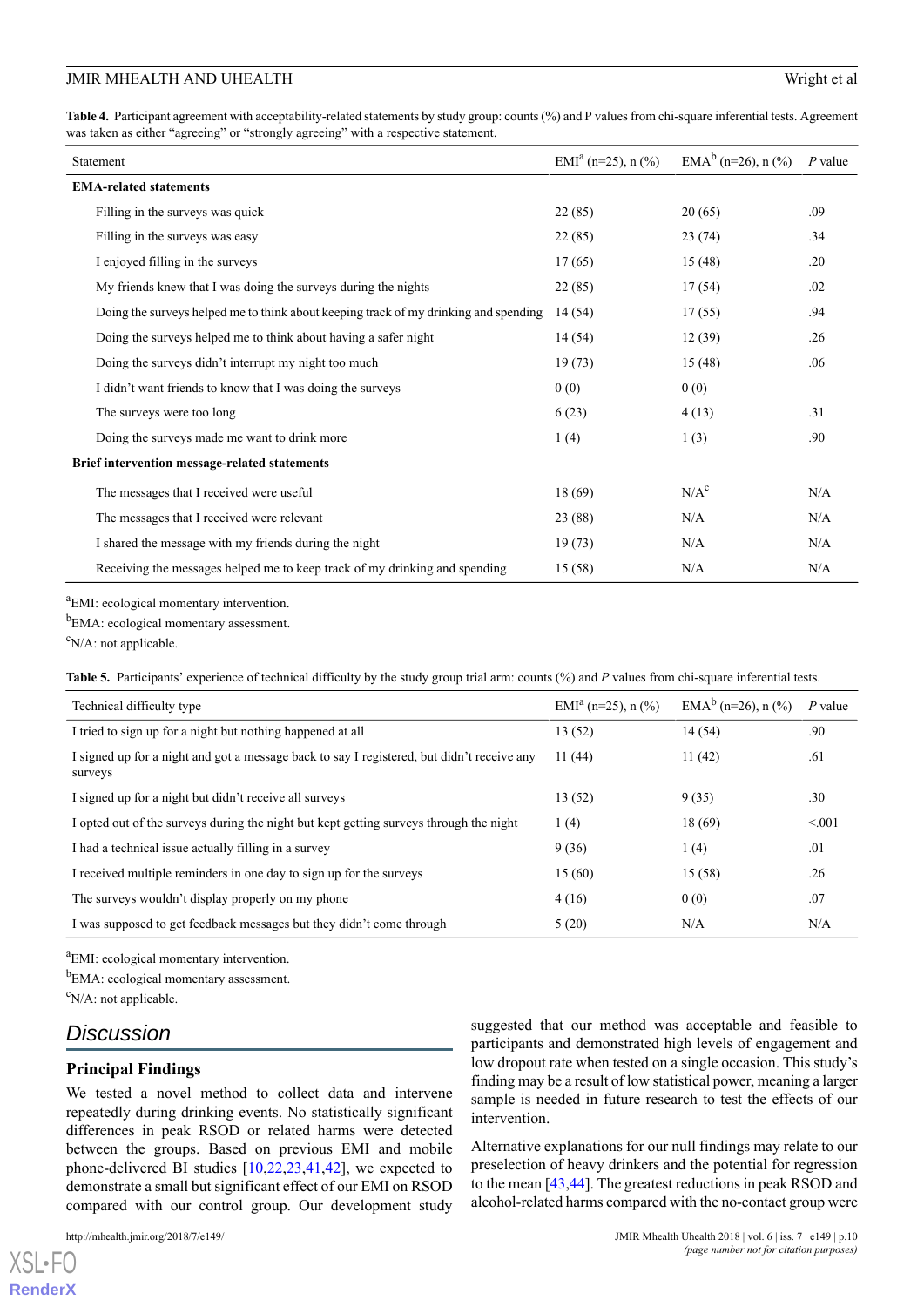observed in the assessment-only group (EMA). Based on previous EMA alcohol studies [\[7,](#page-11-6)[12](#page-11-11)] we hypothesized that no reactivity would be observed in this group; however, it is plausible that questions about goal setting and planning in the first questionnaire per night had some intervention effect. These additional questions (recommended by participants in the co-design study for the purpose of message tailoring) require reflection and planning, such as in motivational interviewing therapies [\[28](#page-12-9)]. It is possible that responding to these questions could modify RSOD; if this is the case, then it is unknown why the EMA might be more effective without BI messages. The cause could be the specific content of our messages or that BIs were unhelpful in changing alcohol consumption behavior when delivered during drinking events. The latter explanation might be particularly relevant to heavy drinkers; previous research has shown that this population shows increased attentional biases

that are thought to promote motivations for alcohol consumption and are resistant to manipulation [\[45](#page-13-1)-[48\]](#page-13-2). Thus, research that extends the parameters of our study is needed to assess the effects of EMA and EMI on RSOD, which is important to clarify because if this type of EMA is shown to be effective for changing behavior without BI, then it represents a less intensive and more scalable intervention option, given the complexities involved with effective and acceptable message tailoring. In addition, more participants consented to participate in the EMA than the EMI group, suggesting that the feedback aspect of the EMI was appealing. The EMA group, however, evaluated the questionnaires less favorably than the EMI group and was more likely to drop out of the study between baseline and follow-up, suggesting that the BI messages kept participants more engaged in the intervention.

Overall, our study had lower uptake than we expected, with only 101 participants consenting to participate once they had received the full study information. Our EMI design did require more engagement than previous studies in this area, similar to that by Riordan et al  $[22,23]$  $[22,23]$  $[22,23]$ ; however, we found that only a small proportion of those declining to participate cited study design factors, such as intensiveness and burden, as their reason for refusal (8/81). A far higher proportion reported that they were busy with work or study, not drinking much, or were experiencing research fatigue. From an implementation perspective, there are several other factors, which we believe were important in the small sample size obtained. There was a delay between the YAAS interviews and the RCT information being sent to participants due to the longer time taken to test

our texting system, and this may have dulled participants' enthusiasm. We also found it difficult to clearly and concisely present all information relating to the study in a format that also fulfilled the requirements of the ethics committee. Despite our use of diagrams, the description of procedures seemed overly complex, and we found that when we had the chance to explain the study verbally (in telephone calls to remind/follow-up participants), participants were more inclined to consent. Thus, visual and verbal descriptions of study procedures might be more suitable for complex interventions such as this, where participants are not engaged in-person at any point.

Although this study's findings were inconclusive, it informed new avenues of investigation for further study into the effects of EMA and BI for reducing alcohol consumption.

# **Limitations**

This study has several limitations. First, we were unable to recruit the planned sample size; refusal data showed that a major reason was research fatigue due to participants' prior engagement with the YAAS cohort study. During the recruitment process, few potential participants reported refusal reasons related to intervention intensity or lack of interest; however, the differential recruitment rate between groups suggests that either the intervention lacked appeal or that the study information provided during the consent process was not clear or simple enough. Nonetheless, these findings will inform our future approaches to testing event-level data collection and interventions. Second, challenges related to technical difficulties interfered with the implementation of the EMA questionnaires and feedback messages. Thus, further refinement and testing will be undertaken. Finally, the study relied on self-reported data, which has the potential for reporting bias.

# **Conclusions**

In conclusion, our study showed no significant differences in peak RSOD, other alcohol consumption measures, or alcohol-related harms between groups of young adults receiving repeated EMAs and EMIs, EMAs alone, or no contact. However, small sample sizes meant that only substantial differences could have reached significance. Our study highlights important considerations for implementing interventions of this type in larger studies. It also identifies directions for further investigation into the effects of EMAs and EMIs on young adults who report heavy alcohol consumption, including the possibility of reactivity to EMAs.

# **Acknowledgments**

This study is funded by the Victorian Health Promotion Foundation (VicHealth) and Gandel Philanthropy, who did not have any input into the research design, implementation or analysis. CW is supported by an Australian Government Research Training Program Scholarship. PMD is supported by an NHMRC Senior Research Fellowship. MH is supported by an NHMRC Principal Research Fellowship. MSCL is supported by the Jim and Margaret Beever Fellowship from the Burnet Institute. ML is supported by an NHMRC Early Career Fellowship, and RR by a grant from the Foundation for Alcohol Research and Education. The authors gratefully acknowledge the Victorian Operational Infrastructure Support Program received by the Burnet Institute.

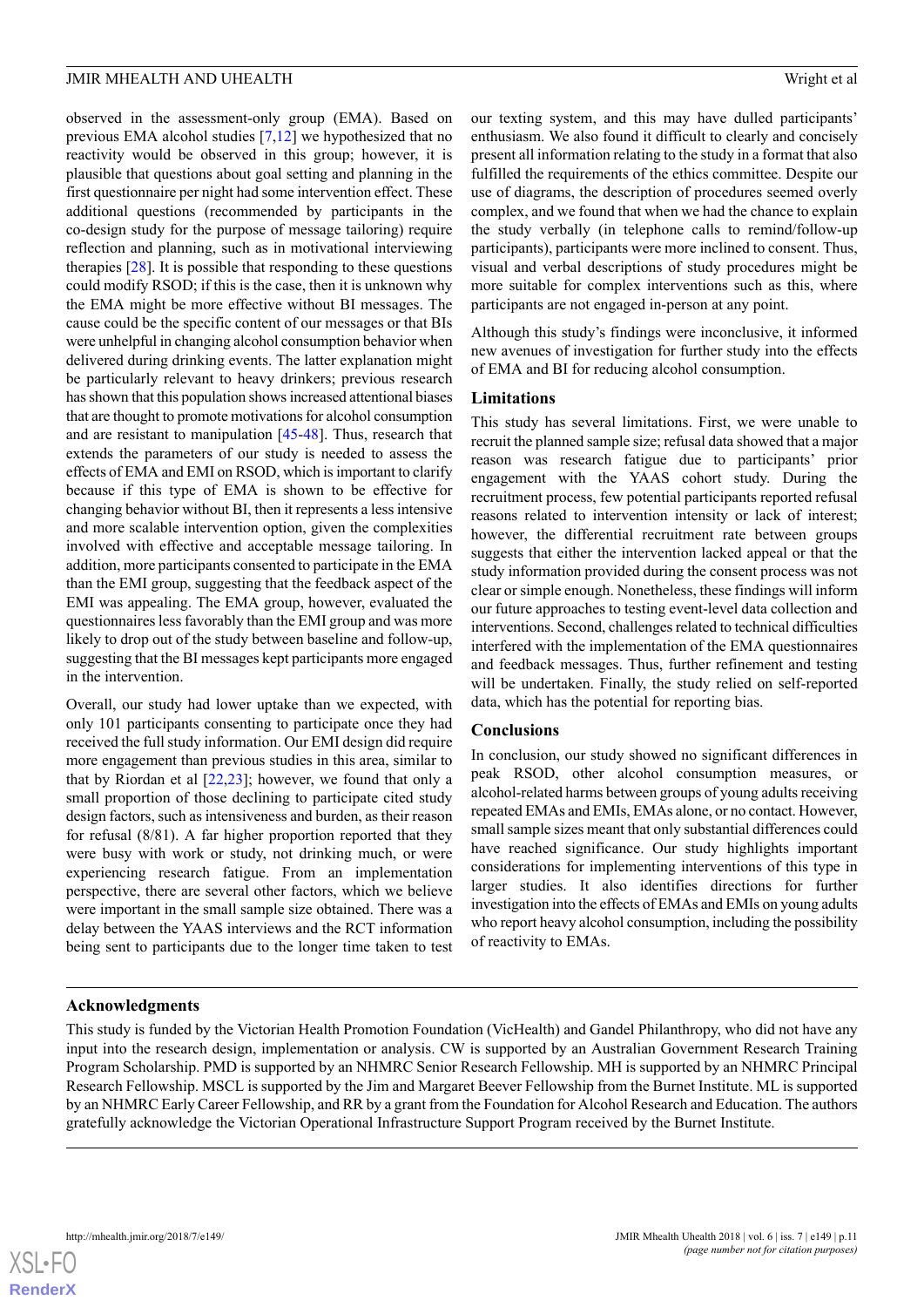# **Conflicts of Interest**

PMD has received funding from Gilead Sciences Inc and Reckitt Benckiser for work unrelated to this study. The authors declare that they have no other competing interests.

# **Multimedia Appendix 1**

CONSORT E-HEALTH checklist (V 1.6.1).

[[PDF File \(Adobe PDF File\), 832KB](https://mhealth.jmir.org/article/downloadSuppFile/9324/80235) - [mhealth\\_v6i7e149\\_app1.pdf](https://mhealth.jmir.org/article/downloadSuppFile/9324/80235) ]

# <span id="page-11-0"></span>**References**

- <span id="page-11-1"></span>1. Australian Institute of Health and Welfare. Canberra: Australian Government: AIHW. 2014. National Drug Strategy Household Survey detailed report 2013 URL: [https://www.aihw.gov.au/reports/illicit-use-of-drugs/](https://www.aihw.gov.au/reports/illicit-use-of-drugs/national-drug-strategy-household-survey-detailed-report-2013/contents/table-of-contents) [national-drug-strategy-household-survey-detailed-report-2013/contents/table-of-contents](https://www.aihw.gov.au/reports/illicit-use-of-drugs/national-drug-strategy-household-survey-detailed-report-2013/contents/table-of-contents) [accessed 2017-11-10] [\[WebCite](http://www.webcitation.org/6zwAJv80D) [Cache ID 6zwAJv80D](http://www.webcitation.org/6zwAJv80D)]
- <span id="page-11-2"></span>2. Saunders JB, Kypri K, Walters ST, Laforge RG, Larimer ME. Approaches to brief intervention for hazardous drinking in young people. Alcohol Clin Exp Res 2004 Feb;28(2):322-329. [Medline: [15112940\]](http://www.ncbi.nlm.nih.gov/entrez/query.fcgi?cmd=Retrieve&db=PubMed&list_uids=15112940&dopt=Abstract)
- <span id="page-11-3"></span>3. Kuntsche E, Kuntsche S, Thrul J, Gmel G. Binge drinking: Health impact, prevalence, correlates and interventions. Psychol Health 2017 Aug;32(8):976-1017. [doi: [10.1080/08870446.2017.1325889](http://dx.doi.org/10.1080/08870446.2017.1325889)] [Medline: [28513195](http://www.ncbi.nlm.nih.gov/entrez/query.fcgi?cmd=Retrieve&db=PubMed&list_uids=28513195&dopt=Abstract)]
- <span id="page-11-4"></span>4. Black N, Mullan B, Sharpe L. Computer-delivered interventions for reducing alcohol consumption: meta-analysis and meta-regression using behaviour change techniques and theory. Health Psychol Rev 2016 Sep;10(3):341-357. [doi: [10.1080/17437199.2016.1168268](http://dx.doi.org/10.1080/17437199.2016.1168268)] [Medline: [26999311\]](http://www.ncbi.nlm.nih.gov/entrez/query.fcgi?cmd=Retrieve&db=PubMed&list_uids=26999311&dopt=Abstract)
- <span id="page-11-5"></span>5. Kypri K, Hallett J, Howat P, McManus A, Maycock B, Bowe S, et al. Randomized controlled trial of proactive web-based alcohol screening and brief intervention for university students. Arch Intern Med 2009 Sep 14;169(16):1508-1514. [doi: [10.1001/archinternmed.2009.249\]](http://dx.doi.org/10.1001/archinternmed.2009.249) [Medline: [19752409](http://www.ncbi.nlm.nih.gov/entrez/query.fcgi?cmd=Retrieve&db=PubMed&list_uids=19752409&dopt=Abstract)]
- <span id="page-11-7"></span><span id="page-11-6"></span>6. Voogt C, Poelen E, Kleinjan M, Lemmers L, Engels R. The effectiveness of the 'what do you drink' web-based brief alcohol intervention in reducing heavy drinking among students: a two-arm parallel group randomized controlled trial. Alcohol Alcohol 2013;48(3):312-321. [doi: [10.1093/alcalc/ags133\]](http://dx.doi.org/10.1093/alcalc/ags133) [Medline: [23303466\]](http://www.ncbi.nlm.nih.gov/entrez/query.fcgi?cmd=Retrieve&db=PubMed&list_uids=23303466&dopt=Abstract)
- 7. Shiffman S, Stone AA, Hufford MR. Ecological momentary assessment. Annu Rev Clin Psychol 2008;4:1-32. [Medline: [18509902](http://www.ncbi.nlm.nih.gov/entrez/query.fcgi?cmd=Retrieve&db=PubMed&list_uids=18509902&dopt=Abstract)]
- <span id="page-11-8"></span>8. Suffoletto B, Callaway C, Kristan J, Kraemer K, Clark DB. Text-message-based drinking assessments and brief interventions for young adults discharged from the emergency department. Alcohol Clin Exp Res 2012 Mar;36(3):552-560. [doi: [10.1111/j.1530-0277.2011.01646.x](http://dx.doi.org/10.1111/j.1530-0277.2011.01646.x)] [Medline: [22168137](http://www.ncbi.nlm.nih.gov/entrez/query.fcgi?cmd=Retrieve&db=PubMed&list_uids=22168137&dopt=Abstract)]
- <span id="page-11-9"></span>9. Suffoletto B, Kristan J, Callaway C, Kim K, Chung T, Monti P, et al. A text message alcohol intervention for young adult emergency department patients: a randomized clinical trial. Ann Emerg Med 2014 Dec;64(6):664-72.e4 [\[FREE Full text\]](http://europepmc.org/abstract/MED/25017822) [doi: [10.1016/j.annemergmed.2014.06.010](http://dx.doi.org/10.1016/j.annemergmed.2014.06.010)] [Medline: [25017822](http://www.ncbi.nlm.nih.gov/entrez/query.fcgi?cmd=Retrieve&db=PubMed&list_uids=25017822&dopt=Abstract)]
- <span id="page-11-11"></span><span id="page-11-10"></span>10. Suffoletto B, Merrill JE, Chung T, Kristan J, Vanek M, Clark DB. A text message program as a booster to in-person brief interventions for mandated college students to prevent weekend binge drinking. J Am Coll Health 2016;64(6):481-489 [[FREE Full text](http://europepmc.org/abstract/MED/27149662)] [doi: [10.1080/07448481.2016.1185107](http://dx.doi.org/10.1080/07448481.2016.1185107)] [Medline: [27149662](http://www.ncbi.nlm.nih.gov/entrez/query.fcgi?cmd=Retrieve&db=PubMed&list_uids=27149662&dopt=Abstract)]
- <span id="page-11-12"></span>11. Beckjord E, Shiffman S. Background for Real-Time Monitoring and Intervention Related to Alcohol Use. Alcohol Res 2014;36(1):9-18 [[FREE Full text](http://europepmc.org/abstract/MED/26258996)] [Medline: [26258996](http://www.ncbi.nlm.nih.gov/entrez/query.fcgi?cmd=Retrieve&db=PubMed&list_uids=26258996&dopt=Abstract)]
- <span id="page-11-13"></span>12. Kuntsche E, Robert B. Short message service (SMS) technology in alcohol research--a feasibility study. Alcohol Alcohol 2009;44(4):423-428. [doi: [10.1093/alcalc/agp033](http://dx.doi.org/10.1093/alcalc/agp033)] [Medline: [19482879\]](http://www.ncbi.nlm.nih.gov/entrez/query.fcgi?cmd=Retrieve&db=PubMed&list_uids=19482879&dopt=Abstract)
- <span id="page-11-14"></span>13. Cohn AM, Hunter-Reel D, Hagman BT, Mitchell J. Promoting behavior change from alcohol use through mobile technology: the future of ecological momentary assessment. Alcohol Clin Exp Res 2011 Dec;35(12):2209-2215 [[FREE Full text](http://europepmc.org/abstract/MED/21689119)] [doi: [10.1111/j.1530-0277.2011.01571.x](http://dx.doi.org/10.1111/j.1530-0277.2011.01571.x)] [Medline: [21689119\]](http://www.ncbi.nlm.nih.gov/entrez/query.fcgi?cmd=Retrieve&db=PubMed&list_uids=21689119&dopt=Abstract)
- <span id="page-11-16"></span><span id="page-11-15"></span>14. Heron KE, Smyth JM. Ecological momentary interventions: incorporating mobile technology into psychosocial and health behaviour treatments. Br J Health Psychol 2010 Feb;15(Pt 1):1-39 [\[FREE Full text\]](http://europepmc.org/abstract/MED/19646331) [doi: [10.1348/135910709X466063\]](http://dx.doi.org/10.1348/135910709X466063) [Medline: [19646331](http://www.ncbi.nlm.nih.gov/entrez/query.fcgi?cmd=Retrieve&db=PubMed&list_uids=19646331&dopt=Abstract)]
- <span id="page-11-17"></span>15. Levine D. Using technology, new media, and mobile for sexual and reproductive health. Sex Res Social Policy 2011;8(1):18-26. [doi: [10.1007/s13178-011-0040-7\]](http://dx.doi.org/10.1007/s13178-011-0040-7)
- 16. Ybarra ML, Bull SS. Current trends in Internet- and cell phone-based HIV prevention and intervention programs. Curr HIV/AIDS Rep 2007 Dec;4(4):201-207. [Medline: [18366952](http://www.ncbi.nlm.nih.gov/entrez/query.fcgi?cmd=Retrieve&db=PubMed&list_uids=18366952&dopt=Abstract)]
- 17. Rodgers A, Corbett T, Bramley D, Riddell T, Wills M, Lin R, et al. Do u smoke after txt? Results of a randomised trial of smoking cessation using mobile phone text messaging. Tob Control 2005 Aug;14(4):255-261 [[FREE Full text](http://tobaccocontrol.bmj.com/cgi/pmidlookup?view=long&pmid=16046689)] [doi: [10.1136/tc.2005.011577](http://dx.doi.org/10.1136/tc.2005.011577)] [Medline: [16046689\]](http://www.ncbi.nlm.nih.gov/entrez/query.fcgi?cmd=Retrieve&db=PubMed&list_uids=16046689&dopt=Abstract)
- 18. Brendryen H, Kraft P. Happy ending: a randomized controlled trial of a digital multi-media smoking cessation intervention. Addiction 2008 Mar;103(3):478-84; discussion 485. [doi: [10.1111/j.1360-0443.2007.02119.x](http://dx.doi.org/10.1111/j.1360-0443.2007.02119.x)] [Medline: [18269367](http://www.ncbi.nlm.nih.gov/entrez/query.fcgi?cmd=Retrieve&db=PubMed&list_uids=18269367&dopt=Abstract)]

[XSL](http://www.w3.org/Style/XSL)•FO **[RenderX](http://www.renderx.com/)**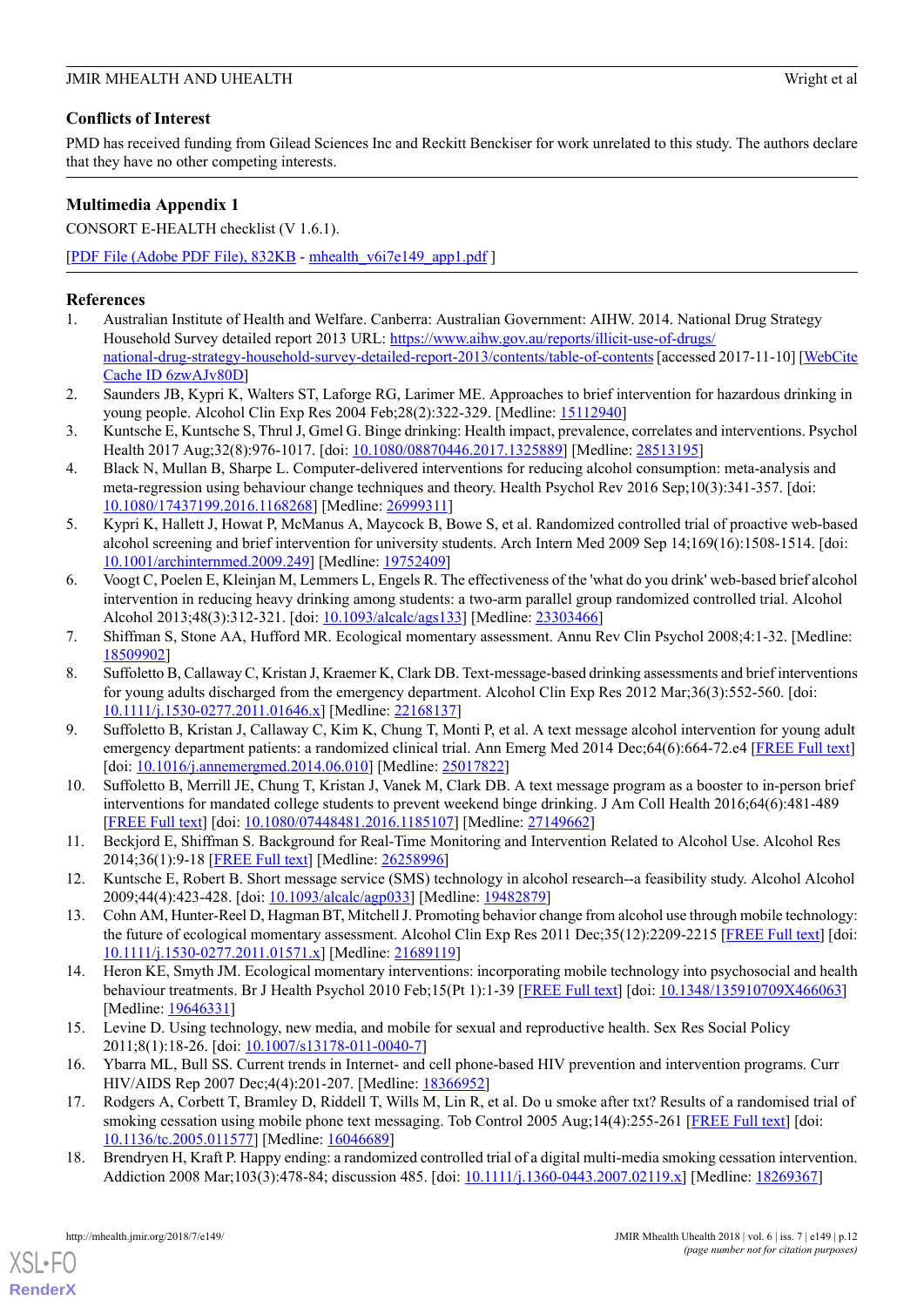- <span id="page-12-0"></span>19. Patrick K, Raab F, Adams MA, Dillon L, Zabinski M, Rock CL, et al. A text message-based intervention for weight loss: randomized controlled trial. J Med Internet Res 2009 Jan 13;11(1):e1 [\[FREE Full text](http://www.jmir.org/2009/1/e1/)] [doi: [10.2196/jmir.1100\]](http://dx.doi.org/10.2196/jmir.1100) [Medline: [19141433](http://www.ncbi.nlm.nih.gov/entrez/query.fcgi?cmd=Retrieve&db=PubMed&list_uids=19141433&dopt=Abstract)]
- <span id="page-12-1"></span>20. Sherwood NE, Jeffery RW, Pronk NP, Boucher JL, Hanson A, Boyle R, et al. Mail and phone interventions for weight loss in a managed-care setting: weigh-to-be 2-year outcomes. Int J Obes (Lond) 2006 Oct;30(10):1565-1573. [doi: [10.1038/sj.ijo.0803295\]](http://dx.doi.org/10.1038/sj.ijo.0803295) [Medline: [16552408\]](http://www.ncbi.nlm.nih.gov/entrez/query.fcgi?cmd=Retrieve&db=PubMed&list_uids=16552408&dopt=Abstract)
- <span id="page-12-2"></span>21. King AC, Ahn DK, Oliveira BM, Atienza AA, Castro CM, Gardner CD. Promoting physical activity through hand-held computer technology. Am J Prev Med 2008 Feb;34(2):138-142 [[FREE Full text](http://europepmc.org/abstract/MED/18201644)] [doi: [10.1016/j.amepre.2007.09.025\]](http://dx.doi.org/10.1016/j.amepre.2007.09.025) [Medline: [18201644](http://www.ncbi.nlm.nih.gov/entrez/query.fcgi?cmd=Retrieve&db=PubMed&list_uids=18201644&dopt=Abstract)]
- <span id="page-12-4"></span><span id="page-12-3"></span>22. Riordan BC, Conner TS, Flett JAM, Scarf D. A Brief Orientation Week Ecological Momentary Intervention to Reduce University Student Alcohol Consumption. J Stud Alcohol Drugs 2015 Jul;76(4):525-529. [Medline: [26098027](http://www.ncbi.nlm.nih.gov/entrez/query.fcgi?cmd=Retrieve&db=PubMed&list_uids=26098027&dopt=Abstract)]
- <span id="page-12-5"></span>23. Riordan B, Conner T, Flett J, Scarf D. A text message intervention to reduce first year university students' alcohol use: A pilot experimental study. DIGITAL HEALTH 2017 Apr 26;3:1-10. [doi: [10.1177/2055207617707627](http://dx.doi.org/10.1177/2055207617707627)]
- <span id="page-12-6"></span>24. Eysenbach G, CONSORT-EHEALTH Group. CONSORT-EHEALTH: improving and standardizing evaluation reports of Web-based and mobile health interventions. J Med Internet Res 2011 Dec 31;13(4):e126 [[FREE Full text](http://www.jmir.org/2011/4/e126/)] [doi: [10.2196/jmir.1923](http://dx.doi.org/10.2196/jmir.1923)] [Medline: [22209829](http://www.ncbi.nlm.nih.gov/entrez/query.fcgi?cmd=Retrieve&db=PubMed&list_uids=22209829&dopt=Abstract)]
- <span id="page-12-7"></span>25. Dietze PM, Livingston M, Callinan S, Room R. The big night out: what happens on the most recent heavy drinking occasion among young Victorian risky drinkers? Drug Alcohol Rev 2014 Jul;33(4):346-353. [doi: [10.1111/dar.12117](http://dx.doi.org/10.1111/dar.12117)] [Medline: [24628682](http://www.ncbi.nlm.nih.gov/entrez/query.fcgi?cmd=Retrieve&db=PubMed&list_uids=24628682&dopt=Abstract)]
- <span id="page-12-8"></span>26. Wright CJC, Dietze PM, Crockett B, Lim MSC. Participatory development of MIDY (Mobile Intervention for Drinking in Young people). BMC Public Health 2016 Feb 24;16:184 [\[FREE Full text\]](https://bmcpublichealth.biomedcentral.com/articles/10.1186/s12889-016-2876-5) [doi: [10.1186/s12889-016-2876-5\]](http://dx.doi.org/10.1186/s12889-016-2876-5) [Medline: [26911299](http://www.ncbi.nlm.nih.gov/entrez/query.fcgi?cmd=Retrieve&db=PubMed&list_uids=26911299&dopt=Abstract)]
- <span id="page-12-10"></span><span id="page-12-9"></span>27. Wright CJC, Dietze PM, Lim MSC. Beyond Basic Feedback in Mobile Brief Interventions: Designing SMS Message Content for Delivery to Young Adults During Risky Drinking Events. JMIR Mhealth Uhealth 2017 Jun 20;5(6):e79 [\[FREE](http://mhealth.jmir.org/2017/6/e79/) [Full text](http://mhealth.jmir.org/2017/6/e79/)] [doi: [10.2196/mhealth.6497](http://dx.doi.org/10.2196/mhealth.6497)] [Medline: [28634153\]](http://www.ncbi.nlm.nih.gov/entrez/query.fcgi?cmd=Retrieve&db=PubMed&list_uids=28634153&dopt=Abstract)
- <span id="page-12-11"></span>28. Miller W, Rollnick S. Motivational interviewing: helping people change. 3rd ed. New York: Guilford Press; 2013.
- 29. Wright CJC, Dietze PM, Crockett B, Lim MSC. Participatory development of MIDY (Mobile Intervention for Drinking in Young people). BMC public health  $2016;16(1):1$ .
- <span id="page-12-13"></span><span id="page-12-12"></span>30. Wright CJ, Dietze PM, Agius PA, Kuntsche E, Room R, Livingston M, et al. An Ecological Momentary Intervention to Reduce Alcohol Consumption in Young Adults Delivered During Drinking Events: Protocol for a Pilot Randomized Controlled Trial. JMIR Res Protoc 2017 May 25;6(5):e95 [\[FREE Full text\]](http://www.researchprotocols.org/2017/5/e95/) [doi: [10.2196/resprot.6760\]](http://dx.doi.org/10.2196/resprot.6760) [Medline: [28546136](http://www.ncbi.nlm.nih.gov/entrez/query.fcgi?cmd=Retrieve&db=PubMed&list_uids=28546136&dopt=Abstract)]
- <span id="page-12-14"></span>31. Humeniuk R, Henry-Edwards S, Ali R, Poznyak V, Monteiro M. The ASSIST-linked brief intervention for hazardousharmful substance use: a manual for use in primary care. In: Geneva: WHO. Geneva: World Health Organization; 2010:a.
- <span id="page-12-15"></span>32. Babor T, Higgins-Biddle J. Geneva: Department of Mental HealthSubstance Dependence, WHO. 2001. Brief intervention for hazardousharmful drinking: a manual for use in primary care URL:<http://apps.who.int/iris/handle/10665/67210> [accessed 2018-06-05] [\[WebCite Cache ID 6zwK9gAw4](http://www.webcitation.org/6zwK9gAw4)]
- <span id="page-12-16"></span>33. Kuntsche E, Gmel G. Alcohol consumption in late adolescence and early adulthood--where is the problem? Swiss Med Wkly 2013 Jul 25;143:w13826 [\[FREE Full text\]](http://doi.emh.ch/10.4414/smw.2013.13826) [doi: [10.4414/smw.2013.13826\]](http://dx.doi.org/10.4414/smw.2013.13826) [Medline: [23888405](http://www.ncbi.nlm.nih.gov/entrez/query.fcgi?cmd=Retrieve&db=PubMed&list_uids=23888405&dopt=Abstract)]
- 34. Greenfield T. Ways of measuring drinking patterns and the difference they make: experience with graduated frequencies. J Subst Abuse 2000;12(1-2):33-49. [Medline: [11288473](http://www.ncbi.nlm.nih.gov/entrez/query.fcgi?cmd=Retrieve&db=PubMed&list_uids=11288473&dopt=Abstract)]
- <span id="page-12-18"></span><span id="page-12-17"></span>35. Bloomfield K, Allamani A, Beck F, Helmersson BK, Csemy L, Eisenbach-Stangl I. Institute for Medical Informatives, Biometrics & Epidemiology, Charité Universitätsmedizin Berlin. 2005. Gender, culture and alcohol problems: a multi-national study URL: [https://www.researchgate.net/profile/Martha\\_Patricia\\_Mendoza/publication/](https://www.researchgate.net/profile/Martha_Patricia_Mendoza/publication/309312782_Gender_Culture_and_Alcohol_Problems_a_multinational_study/links/580916cc08ae993dc0509f0f/Gender-Culture-and-Alcohol-Problems-a-multinational-study.pdf) [309312782\\_Gender\\_Culture\\_and\\_Alcohol\\_Problems\\_a\\_multinational\\_study/links/580916cc08ae993dc0509f0f/](https://www.researchgate.net/profile/Martha_Patricia_Mendoza/publication/309312782_Gender_Culture_and_Alcohol_Problems_a_multinational_study/links/580916cc08ae993dc0509f0f/Gender-Culture-and-Alcohol-Problems-a-multinational-study.pdf) [Gender-Culture-and-Alcohol-Problems-a-multinational-study.pdf](https://www.researchgate.net/profile/Martha_Patricia_Mendoza/publication/309312782_Gender_Culture_and_Alcohol_Problems_a_multinational_study/links/580916cc08ae993dc0509f0f/Gender-Culture-and-Alcohol-Problems-a-multinational-study.pdf) [accessed 2018-06-05] [[WebCite Cache ID 6zwKO1X7a](http://www.webcitation.org/6zwKO1X7a)]
- <span id="page-12-21"></span><span id="page-12-20"></span><span id="page-12-19"></span>36. Victorian GDOHS. Victorian Youth Alcohol and Drugs Survey. Melbourne, Australia: Premier's Drug Prevention Council: Victorian Government; 2004.
- <span id="page-12-22"></span>37. Jenkinson R, Jolley D, Dietze P. 'Weekend on the town': discrete sessions of drug use for a sample of young psychostimulant users. Drug Alcohol Rev 2014 Jul;33(4):428-435. [doi: [10.1111/dar.12168](http://dx.doi.org/10.1111/dar.12168)] [Medline: [24976190](http://www.ncbi.nlm.nih.gov/entrez/query.fcgi?cmd=Retrieve&db=PubMed&list_uids=24976190&dopt=Abstract)]
- <span id="page-12-23"></span>38. Cohen J. Statistical power analysis for the behavioural sciences. 2nd ed. New York: Psychology Press; 1988.
- 39. Allison P. Estimation of linear models with incomplete data. Sociological Methodology 1987;17:17-103.
- <span id="page-12-24"></span>40. StataCorp. Stata: Release 13. Statistical Software. College Station, TX: StataCorp LP; 2013.
- 41. Suffoletto B, Kristan J, Callaway C, Kim K, Chung T, Monti P. A text message alcohol intervention for young adult emergency department patients: a randomized clinical trial. Ann Emerg Med 2014;64(6):e4. [Medline: [25017822\]](http://www.ncbi.nlm.nih.gov/entrez/query.fcgi?cmd=Retrieve&db=PubMed&list_uids=25017822&dopt=Abstract)
- 42. Suffoletto B, Kristan J, Chung T, Jeong K, Fabio A, Monti P. An Interactive Text Message Intervention to Reduce Binge Drinking in Young Adults: A Randomized Controlled Trial with 9-Month Outcomes. PLoS One 2015;10(11):A. [Medline: [26580802](http://www.ncbi.nlm.nih.gov/entrez/query.fcgi?cmd=Retrieve&db=PubMed&list_uids=26580802&dopt=Abstract)]
- 43. Cunningham JA. Regression to the mean: what does it mean? Alcohol Alcohol 2006;41(5):580. [doi: [10.1093/alcalc/agl039\]](http://dx.doi.org/10.1093/alcalc/agl039) [Medline: [16751218](http://www.ncbi.nlm.nih.gov/entrez/query.fcgi?cmd=Retrieve&db=PubMed&list_uids=16751218&dopt=Abstract)]

[XSL](http://www.w3.org/Style/XSL)•FO **[RenderX](http://www.renderx.com/)**